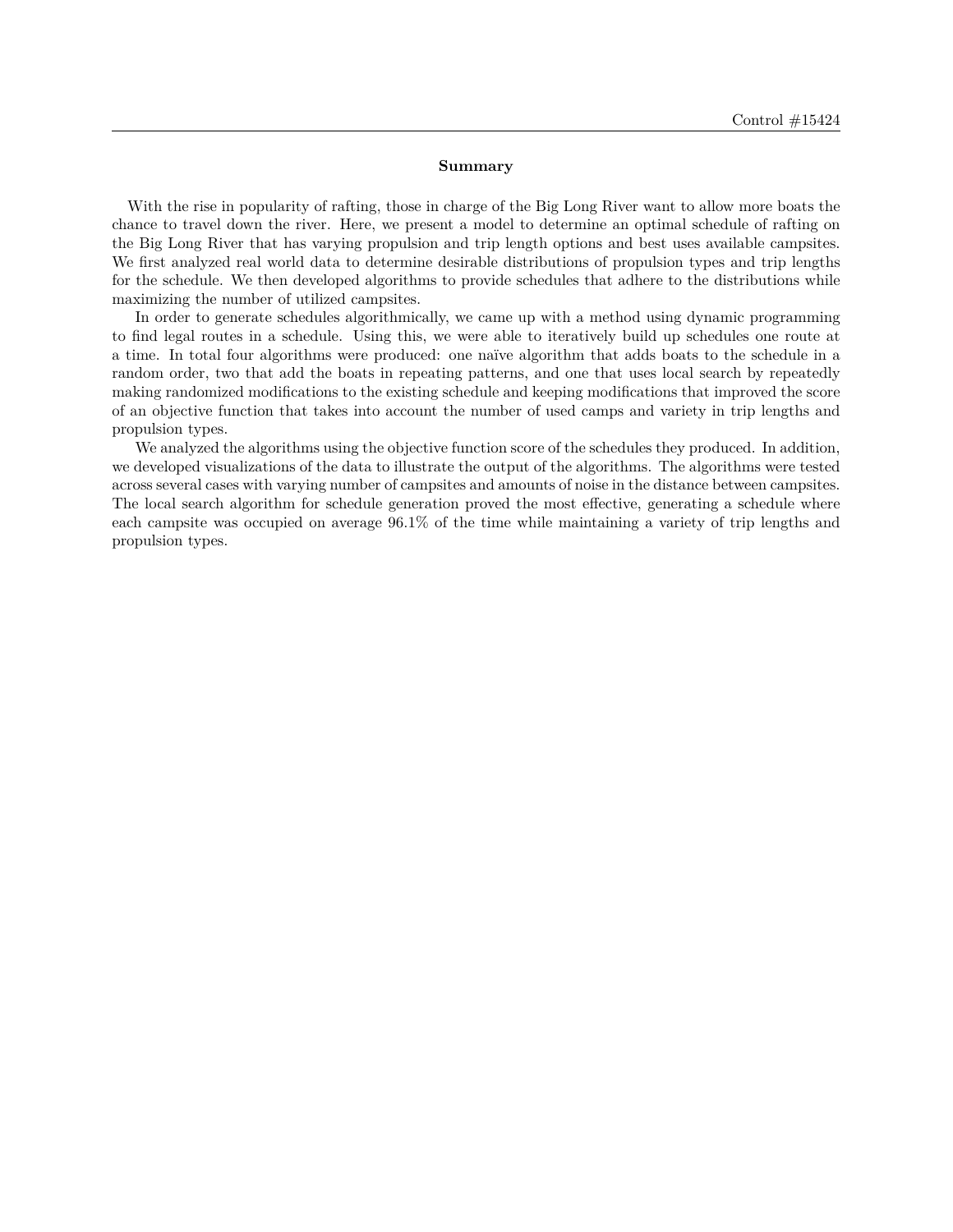# Rapid Growth Through Raft Scheduling

## Control  $\#15424$

### February 14, 2012

#### **Abstract**

With the rise in popularity of rafting, those in charge of the Big Long River want to allow more boats the chance to travel down the river. Here, we present a model to determine an optimal schedule of rafting on the Big Long River that has varying propulsion and trip length options and best uses available campsites. A visual device is created to assist in analyzing prospective schedules. We also determine how many boats can be added to the rafting season, and advise park managers on ways to find the optimal schedule and river carrying capacity. We create an objective function to be a metric in order to measure algorithm performance and formulate a local search algorithm, applying heuristics to determine a schedule incorporating our stated goals. The results are compared to the output of three other algorithms- one naive and two phasing algorithms.

Our local search method generated a schedule that accommodated 1120 boats and had a variety of propulsion and trip length options. This method is also robust and able to handle changes in number of campsites and inter-campsite distances. Finally, we provide river managers with a memo describing features of our optimal schedule, the best ways to create the best schedules, and the river carrying capacity.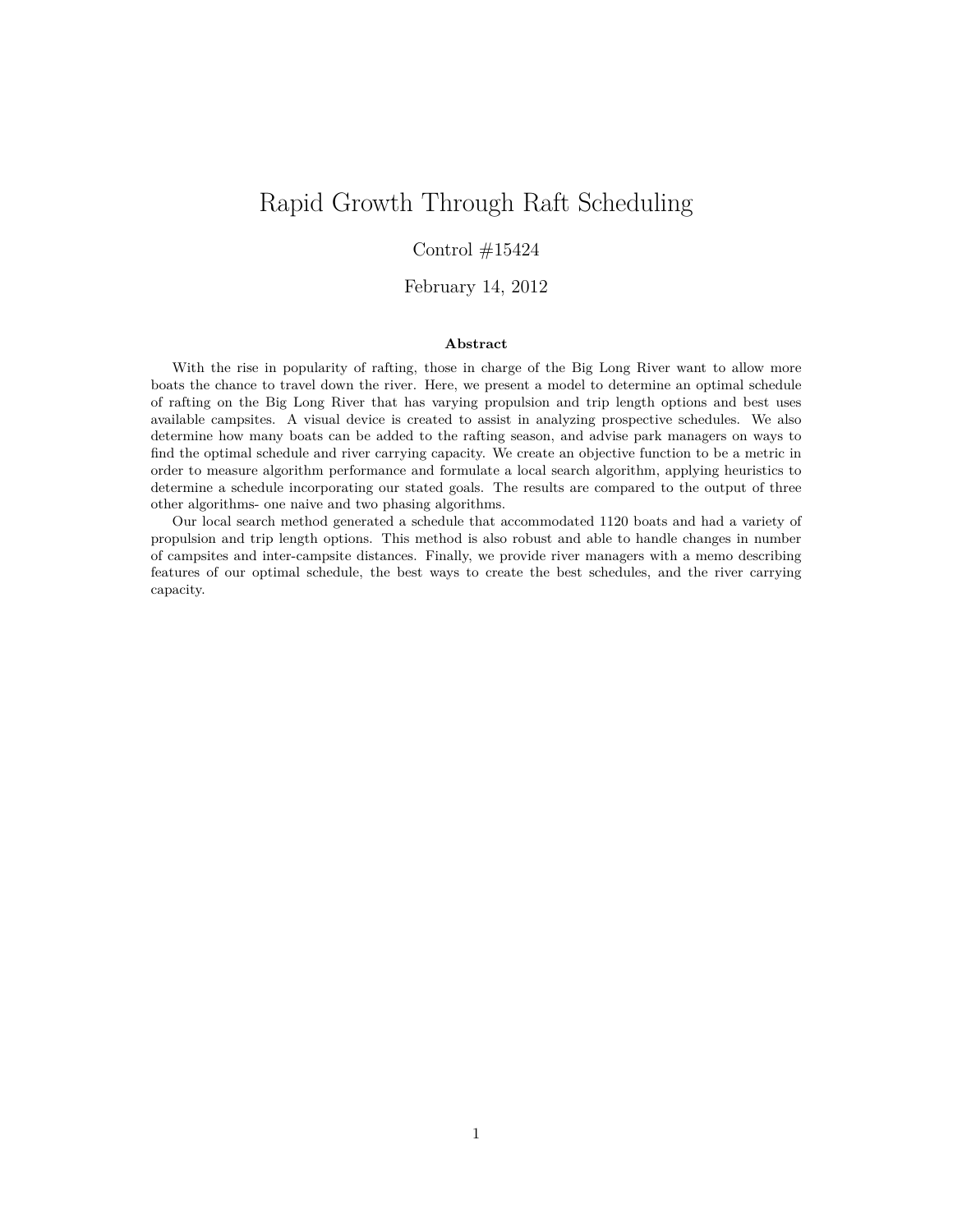|                  | <b>Contents</b>                                                                               |                                                                      |
|------------------|-----------------------------------------------------------------------------------------------|----------------------------------------------------------------------|
| 1                | Introduction<br>1.1                                                                           | 3<br>3                                                               |
| $\boldsymbol{2}$ | Assumptions                                                                                   | 3                                                                    |
| 3                | What Makes a Good Model                                                                       | $\overline{4}$                                                       |
| 4                | <b>Constructing a Model</b>                                                                   | 4                                                                    |
| 5                | <b>Algorithm Descriptions</b><br>5.1<br>5.2<br>5.3<br>5.4<br>5.4.1<br>5.4.2<br>5.4.3<br>5.4.4 | 5<br>5<br>5<br>$\overline{7}$<br>$\overline{7}$<br>9<br>9<br>9<br>10 |
| 6                | <b>Algorithm Results</b><br>6.1<br>6.1.1<br>6.1.2<br>6.1.3<br>6.1.4<br>6.2                    | 12<br>13<br>13<br>14<br>15<br>16<br>17                               |
| 7                | Conclusion<br>7.1<br>7.2<br>7.3                                                               | 17<br>17<br>18<br>18                                                 |
| 8                | Appendix: Data Tables                                                                         | 20                                                                   |
| 9                | Memo                                                                                          | 22                                                                   |
|                  | List of Figures                                                                               |                                                                      |

Page 2 of 22 Control  $\#15424$ 

# **List of Figures**

| -3           | Examples of reduced scheduling diagrams for candidate algorithms 8                                                     |
|--------------|------------------------------------------------------------------------------------------------------------------------|
| 4            | Objective function and component function performance $\dots \dots \dots \dots \dots \dots \dots \dots \dots \dots$ 12 |
| .5           |                                                                                                                        |
| -6           |                                                                                                                        |
| <sup>7</sup> |                                                                                                                        |
| -8           |                                                                                                                        |
| -9           |                                                                                                                        |
| -10          |                                                                                                                        |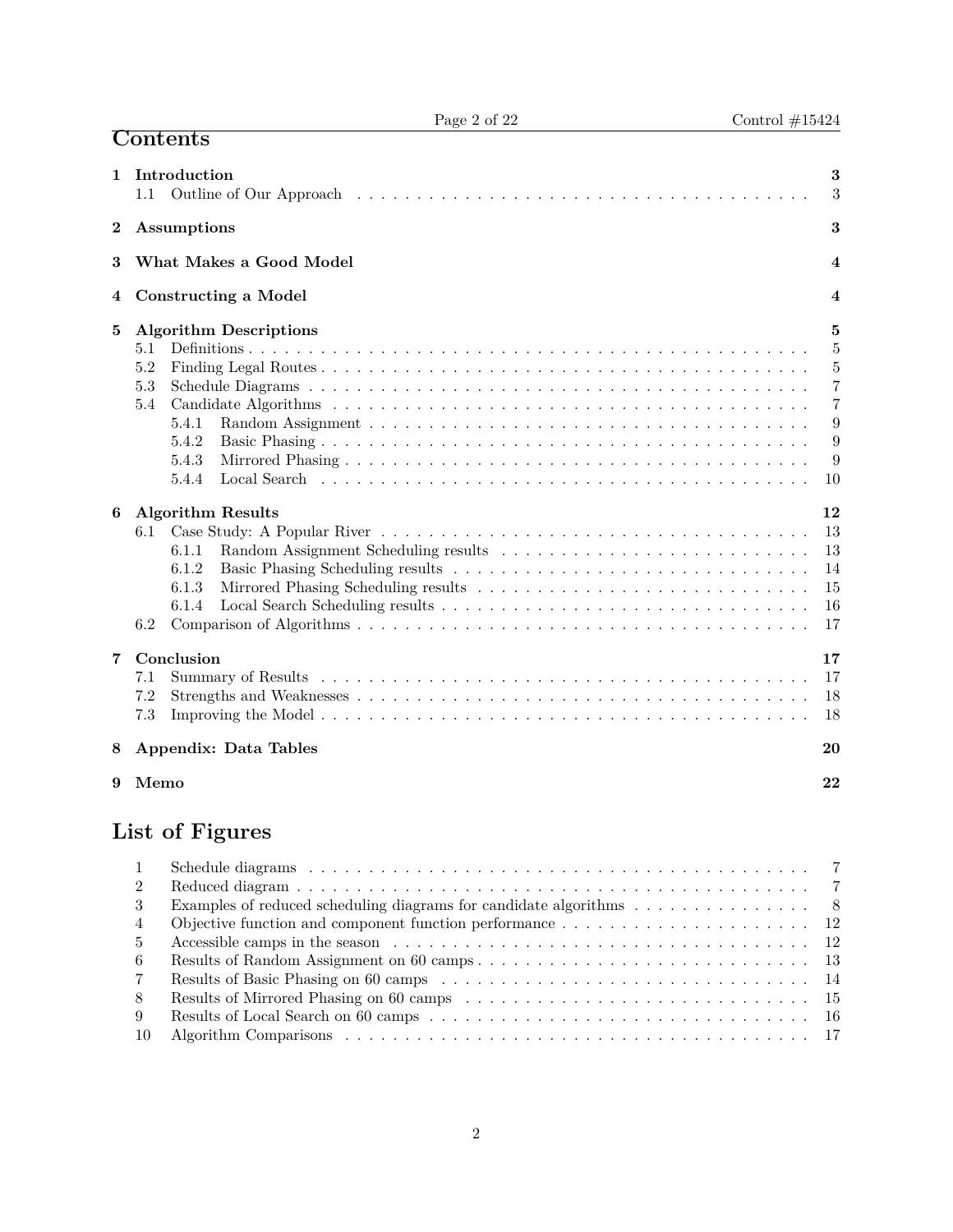# **1 Introduction**

White water rafting is enjoyed by thousands of people every year and increasing in popularity. The rivers where rafting takes place can be in remote locations, so camping is required for a significant number of days. At Big Long River, park managers want more people to have this wilderness experience. However, they know too much interaction between rafts or too little variety of options would cause visitor dissatisfaction. To avoid this, they need to know how to accommodate the most trips with a schedule that includes a mix of trip (6 to 18 day) and boat (motor or oar) options which best uses the campsites. The available window for these trips are limited to about 6 months of the year, and a set number of campsites are spread close to uniformly along the 225 mile river.

### **1.1 Outline of Our Approach**

Our aim is to aid the park managers in creating a rafting schedule that maximizes the number of trips while best using the campsites and contains a good variety of trip options. The schedule is intended to be fixed. Customers will reserve a trip for a length in nights, starting at a day in the season, with the propulsion method of their choice. This is in line with practice at commercial rafting outfitters [5]. In this paper, we will

- 1. Establish assumptions.
- 2. Develop a naïve algorithm: Random Assignment.
- 3. Develop "phasing" algorithms: Basic Phasing and Mirrored Phasing.
- 4. Develop an intelligent algorithm based on local search.
- 5. Construct an objective function and heuristics for local search.
- 6. Examine the behavior of the algorithms' schedules.
- 7. Compare the algorithms' schedules for several case studies.
- 8. Analyze the intelligent algorithm's strengths and weaknesses.
- 9. Give recommendations based on our results.

# **2 Assumptions**

Because there can be very complex variables that come into play, we simplify the problem by making the following assumptions:

- **Rowboats go on average 4 MPH and motorized boats go on average 8 MPH each day:** Although some sections of the river may be faster than others, we assume that over a full day of travel the average speed on that day is the same as the average speed of boats over the whole river.
- **No two boats can stay at the same campsite:** This assumption, given by the problem statement, is a strong constraint on our model; for any particular night, different rafts must stay at different campsites.
- **Rowboats and motorized boats have a maximum distance/day covered:** This assumption stems from the idea that it is undesirable to have rafters travel on the river for very long periods of time in a day. Specifically, we limited boats to traveling for no more than 6 hours of rafting each day. Thus there is a limit on the distance reachable by the boat in a day equal to the speed of the boat time the maximum amount of time a boat should travel each day. Coupled with our assumption about the average speed of boats, this provides a maximum of 24 miles traveled for row boats and 48 miles traveled for motor boats daily.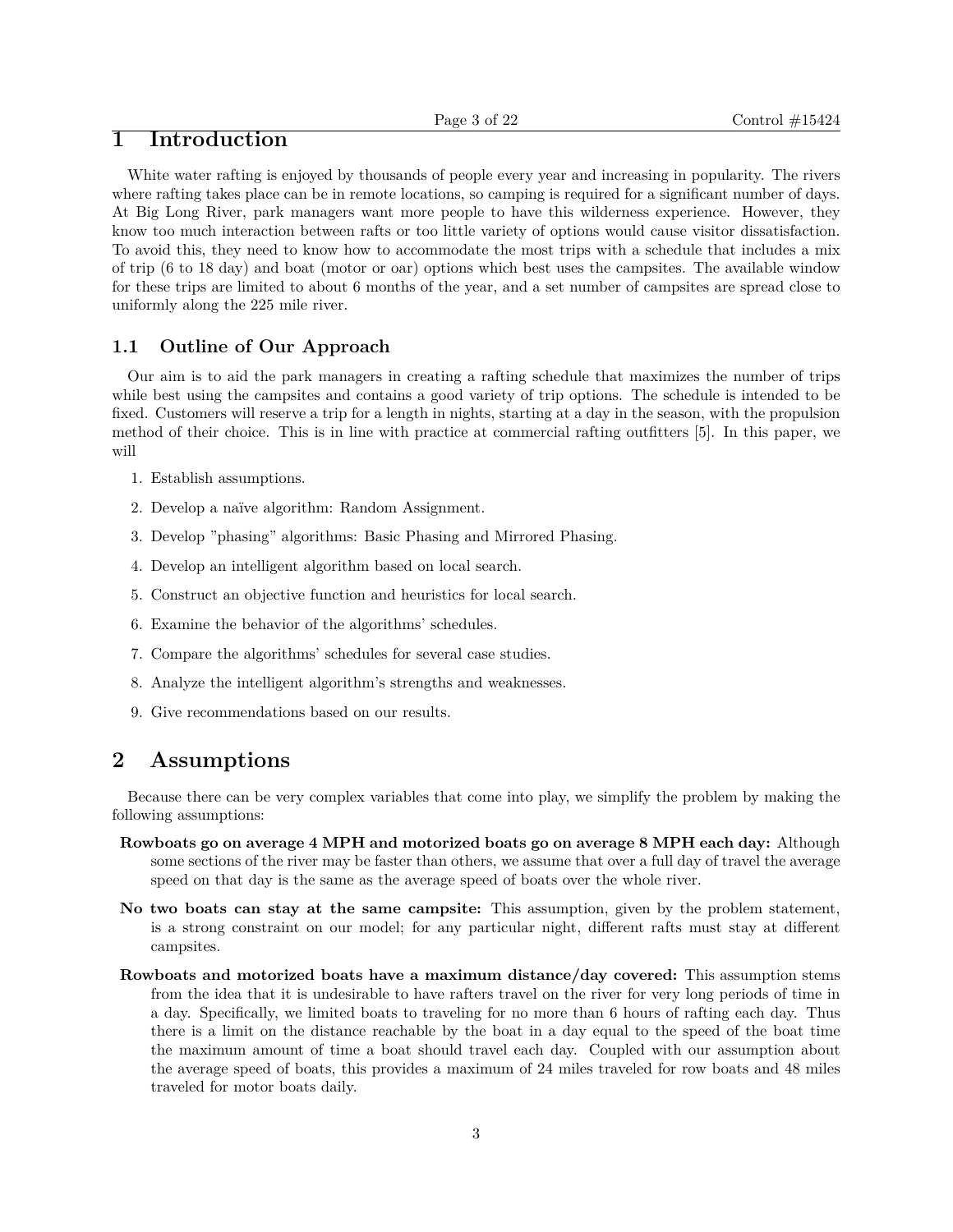- **Campsites are uniformly distributed along the river:** This simplifies the model and avoids the danger of infeasible campsite layouts where some sites are so far apart it is impossible for boats to reasonably travel between them in a day. Real-world data on campsite locations along Grand Canyon [6] had close to uniformly distributed site locations, suggesting this is a reasonable assumption. Later, we test our model with small amounts of noise added to the locations of campsites (see Section 6.2: Comparison of the Algorithms)
- **Boats are always at the scheduled location (start, campsite, or end) at the arranged time:** This simplifies the problem because we do not need to take into considerations real-world factors like getting lost, emergencies, cancelled vacations, and is necessary in order for us to draw valid conclusions about boat movements.Then boat routes and schedules can be thought of in terms of campsites alone.
- **Boats spend no more than 2 nights at the same campsite:** For longer trips, rafters might enjoy taking a day off rafting and spending the time relaxing and exploring the nearby area instead. Because of this, our model allows for boats to spend two nights at the same spot. However, we assume boats will not spend a longer time than this in one location.
- **It is possible for boats to pass each other:** Though the problem statement wished for minimal contact between other groups of boats on the river, boats here are allowed to pass each other; otherwise, every boat in the river would be limited to traveling behind the slowest boat.

# **3 What Makes a Good Model**

Based on the problem statement, the agency wants an optimal mix of trips with the intent of allowing more trips down the river. In order to accommodate more trips down the river, either more camps must be built or existing camps must be used more often. Despite this, the agency also wishes for people to enjoy the wilderness experience and avoid interaction with other boat groups as much as possible. Lastly, the agency has made it clear in their request that a varying mix of propulsion type and trip length is a priority. Based on these factors, an optimal schedule has these basic features:

- It maximizes the trips that travel down the river in a season.
- It maximizes the campsite usage.
- It minimizes boat interactions.
- It includes a variety of boat propulsion options and trip length options.

## **4 Constructing a Model**

We will attempt to produce viable schedules by planning rafting trips down the river at varying lengths and propulsion according to several algorithms. The algorithms will work by attempting to build a schedule for boat launch and campsite occupancies across the whole season. A customer reserves a trip from the existing schedule and must then launch at the stated day and camp at the designated sites for each day after that. Various statistics about the schedule are tabulated (such as motorboat to oar boat ratio, campsite usage efficiency, proportions of the various trip lengths). The effectiveness of a given algorithm can then be determined by considering how well it fits our good model criterion.

Using real world data from a popular Grand Canyon rafting company, Arizona River Runners [5], we found approximate expressions for trip length and methods of propulsion offered. The 2012 schedule from April to September showed a motor boat to oar boat ratio of about 4 to 1 and a trip length distribution of  $e^{-\frac{(l-6)}{3}}$ , where *l* is the trip length in nights. Since the trip lengths offered did not exactly match the 6 to 18 day trips Big Long River offers, the fitted distribution is only approximate. We assume that the offerings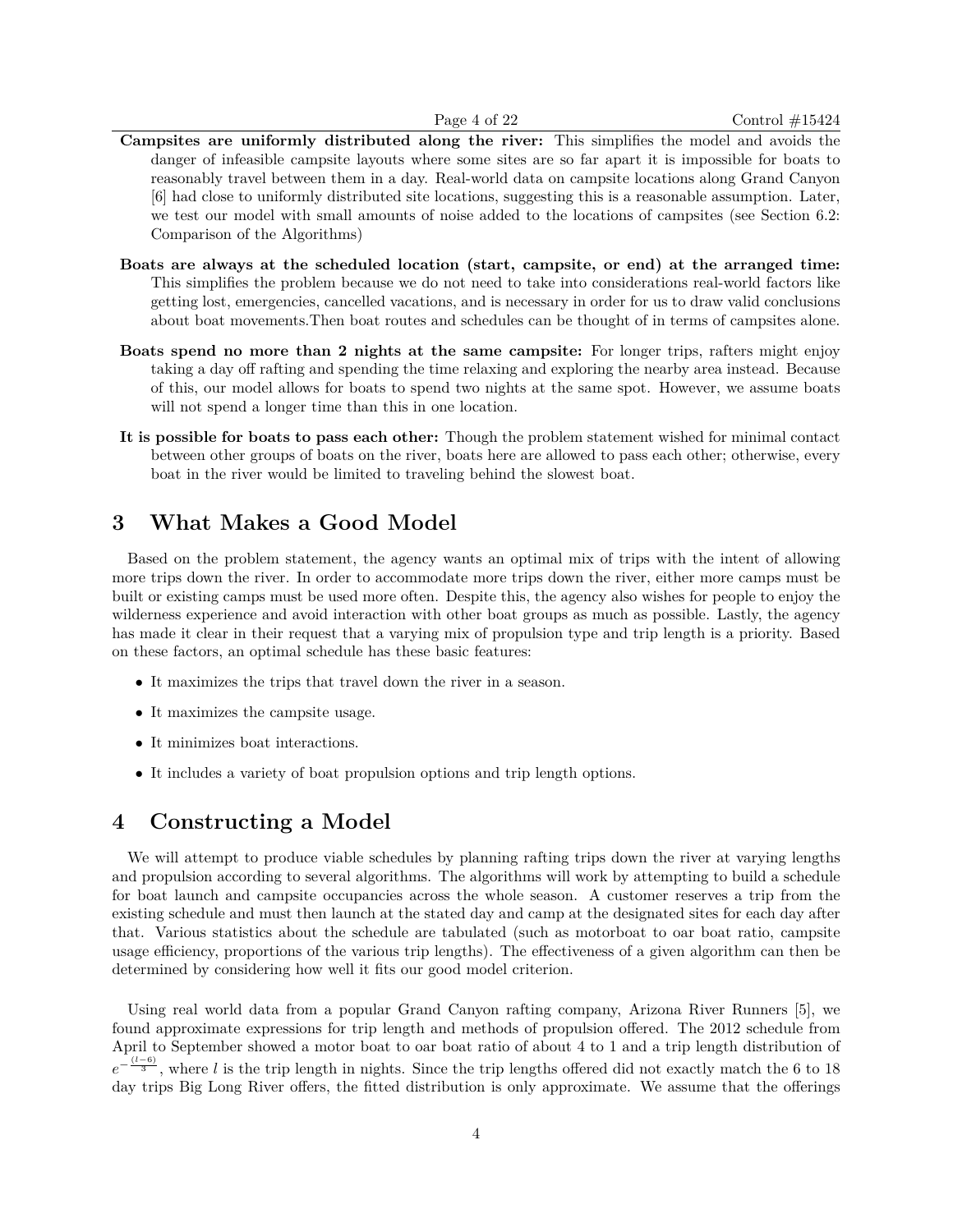of Arizona River Runners reflect normal values in the industry, so we incorporate these expressions into our algorithms.

According to data of the location of campsites along the Colorado River through the Grand Canyon [6], there are 158 campsites along 295 miles of river. Keeping the same ratio of sites per mile, this corresponds to having 120 campsites along a 225 mile river. However, other rivers listed had a much sparser distribution of campsites. Because of this, we focused on a river with 60 campsites, but also tested out model for rivers with 30 and 120 campsites (see Section 6.2).

# **5 Algorithm Descriptions**

#### **5.1 Definitions**

All of the schedule-finding algorithms rely on generating a plan for a trip: a raft propulsion type and trip length in nights and then finding a start night where there exists a route matching the plan and not conflicting with another route. Having a "start night" of *n* means the raft will first camp *n* nights after the first night of the season. This leads to the following definitions

**Definition 1.** *A trip plan is a tuple* (*r, l*) *where r is the raft type (motor or oar) and l is the number of nights the raft will travel (an integer between 6 and 18).*

**Definition 2.** *A route plan is a tuple* (*t, s*) *where t is a trip plan and s is the start night, the first night the raft camps camps.*

We can sort the camps on the river in increasing over of distance from the start location and label them 0*,* 1*, ..., Y* −1 where *Y* is the number of camps on the river. We denote the location of camp *i* in miles upriver as  $x_i$ . Thus the distance between camps *i* and *j* is  $d(i, j) = |x_i - x_j|$ .

Also recall from our second assumption that each raft type has a maximum distance it can travel each day. We denote the maximum distince a raft of type  $r$  can travel each day by  $M_r$  Using this, we can define a route:

**Definition 3.** *A* route is an assignment of camps  $c_0, c_2, ..., c_{l-1}$  to a given rout plan  $p = (t, s), t = (r, l)$ *such that the distance between adjacent camps,*  $d(c_i, c_{i+1}) \leq M_r$ .

From a route, we can determined the location of the raft in a raft plan satisfying a route plan (*t, s*) on each night: the raft is at camp  $c_i$  on night  $s + i$ .

**Definition 4.** *A schedule is a set of routes.*

**Definition 5.** *A legal route is a route in a schedule such that every time the raft in the route camps it, does not share the camp with another raft. That is, if the route places the raft at camp c on night n, there must not be another route in the schedule that places a raft at c on night n.*

**Definition 6.** *A legal schedule is a set of legal routes.*

#### **5.2 Finding Legal Routes**

This section addresses a natural question that arises from the definitions: **Given a legal schedule** *S* **and route plan** *p***, does there exist a legal route satisfying** *p***?**

If such a route exists, the route can be added to the *S* while keeping it legal. Thus given a list of route plans, we can iteratively build up a legal schedule by adding legal routes to the schedule one at a time.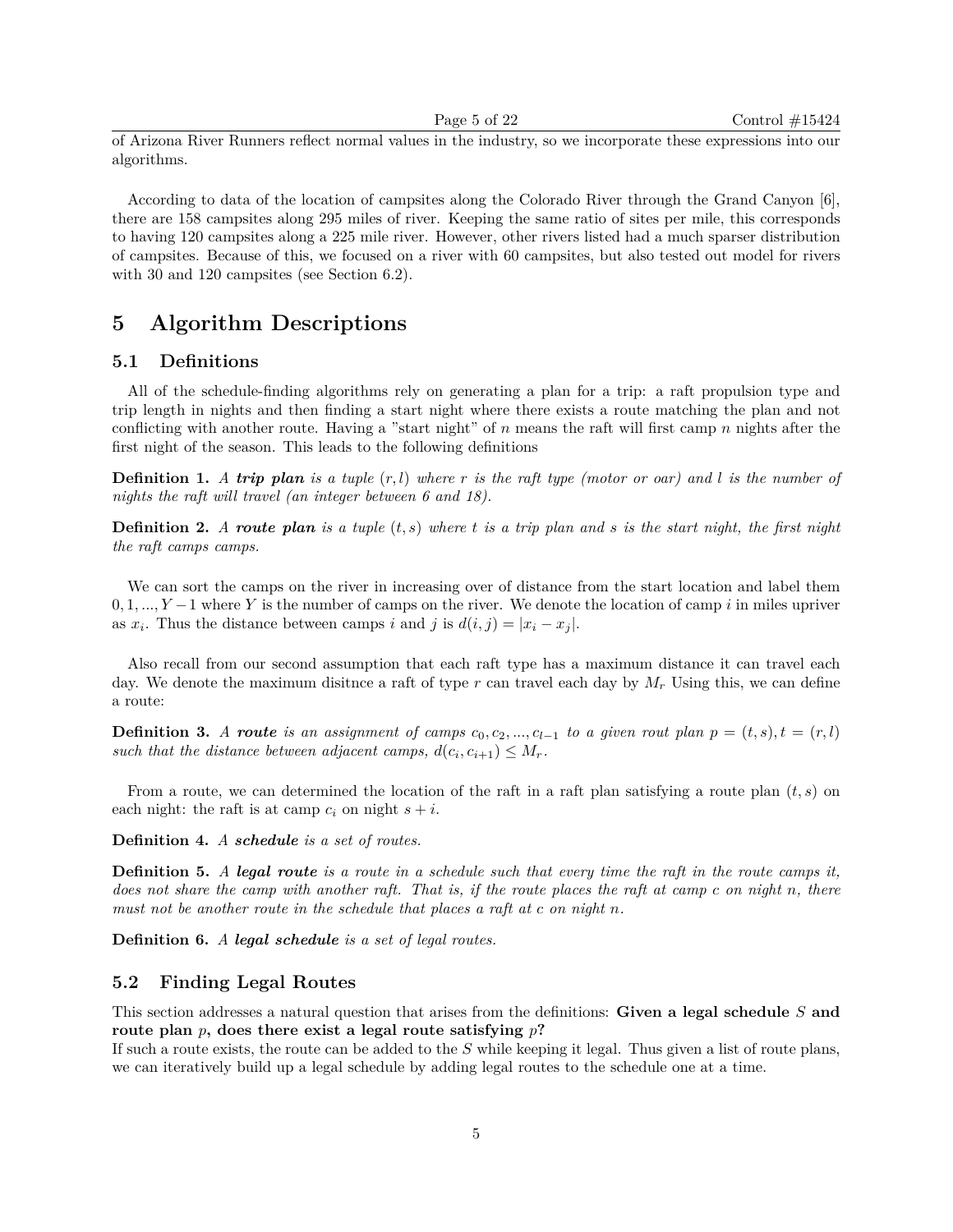This problem can be solved using an algorithmic technique called dynamic programming. The algorithm relies on computing the following function for a start night *s* and raft type *t* (motor or oar).

$$
R_{s,t}(n,c) = \begin{cases} 1 & \text{if a raft of type } t \text{ with start night } s \text{ can reach and spend the night at site } c \text{ for night } s + n \\ 0 & \text{otherwise} \end{cases}
$$

For all *c* with  $0 \le c \le Y$ , *n* with  $0 \le n \le 18$  (the maximum length of a trip). Note that although the camp sites go up to  $Y - 1$ , the function is also computed for  $c = Y$ , which corresponds to the destination. Given *S*, we can first compute the function

> $O(n, c) = \begin{cases} 1 & \text{if there is a raft in } S \text{ that spends night } n \text{ at camp } c \end{cases}$ 0 otherwise

That is,  $O(n, c) = 1$  if campsite *c* is occupied on night *n* and 0 if otherwise.

Consider computing  $R_{s,t}$  for fixed *n* and *c*. A raft can't stay at campsite *c* if it is already occupied by a different raft. Thus  $R_{s,t}(n,c) = 0$  if  $O(s+n,c) = 1$ . Furthermore, in order for *c* to be reachable by the raft on night  $s + n$ , there must be a camp c' before c that is close enough to c so a raft can reach c from c' in one day. This raft must be able to stay there the previous night so we must have  $R_{s,t}(n-1,c')=1$ . This lets us explicitly compute  $R_{s,t}(n, c)$  for  $n \neq 0$  as follows:

$$
R_{s,t}(n,c) = \begin{cases} 1 & \text{if } O(s+n,c) = 0 \text{ and there exists a } c' < c \text{ such that } d(c',c) < M_r \\ 0 & \text{otherwise} \end{cases}
$$

For the first night, this is slightly different since there is no previous site the raft is coming from. Instead we only need the site to be unoccupied and for it to be reachable from the start. Thus for  $n = 0$ 

$$
R_{s,t}(0,c) = \begin{cases} 1 & \text{if } O(s,c) = 0 \text{ and } x_c < M_r \\ 0 & \text{otherwise} \end{cases}
$$

Although the definition for *R* is recursive, it only relies on the value of  $R_{s,t}$  for smaller values of *n* and *c*. Thus we can compute all values of  $R_{s,t}$  by looping going through  $n = 0, 1, 2, ..., 18$  and for each *n* looping through  $c = 0, 1, ..., Y$ . Once we have R we can generate a route of length l with start night s and raft type *t* as follows by creating it backwards starting from the destination. This gives the following algorithm.

**Algorithm 1** FindRoute

Compute  $R_{s,t}$  for all *c* with  $0 \leq c \leq Y$ , *n* with  $0 \leq n \leq 18$  using the recursion described above. If  $R_{s,t}(l, Y) = 0$ , **return** no route exists. Let ROUTE be an empty list Let  $c = 0$ **for**  $n = l - 1, ..., 0$  **do** Let *c*' be the largest value  $0 \leq c' < c$  such that  $R_{s,t}(n, c') = 1$ Add  $c'$  to the beginning of ROUTE Set  $c = c'$ **end for return** ROUTE

A fairly straightforward modification of this algorithm allows for the possibility of letting rafts stay up to 2 nights at the same campsite, which was included in out actual implementation.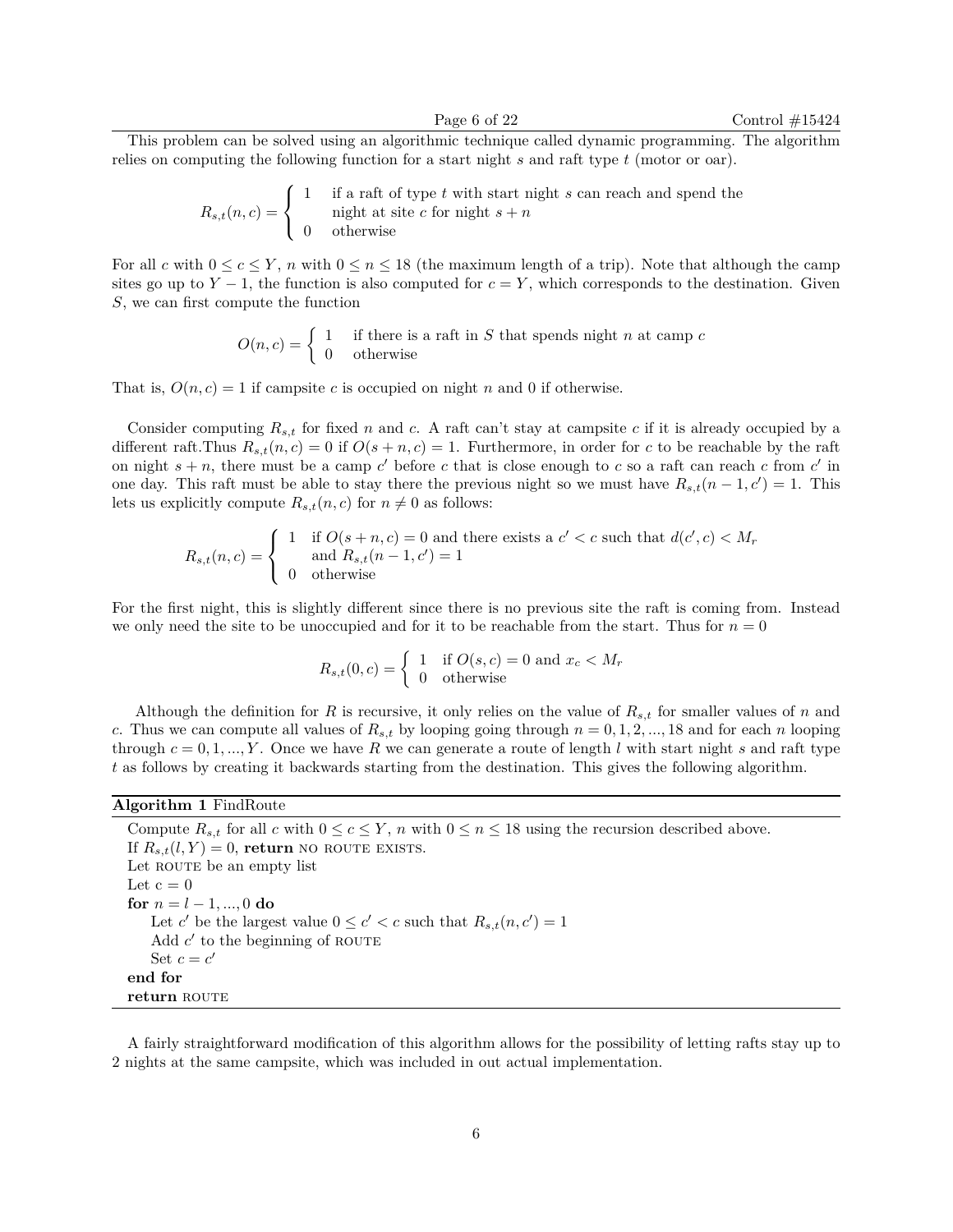## **5.3 Schedule Diagrams**

To make analysis of out algorithm's output easier, we created a visual way of representing schedules. The *schedule diagram* is a plot of campsite occupancy on two axes of the day (vertical axis) and the campsite (horizontal axis). The number in the cell indicates the index of the route: so Figure 1 details the entire scheduled route of boat 1 in the season.



(a) Diagram of 1 route. Note a whole day is spent not moving.

Figure 1: Schedule diagrams

Additional features of schedule diagrams become clear as the routing situation grows more complex. Figure 2 is a schedule diagram of four different boats. Since boats 3 and 4 both have their earliest cell at the same day, we can tell they launch on the same day; boat 3 and 1 finish on the same day since their last cell is on the same day. The reduced schedule diagram (as in Figure 3) is used in routing situations that involve large numbers of boats.

The start point and end point of the river are not represented on the schedule diagram, so the schedule diagram only reflects the campsite occupancy along the river.

### **5.4 Candidate Algorithms**

Using the FINDROUTE procedure, we developed four algorithms to produce schedules - one naïve, two phasing, and one using local search.

- 1. **Random Assignment:** Assign random boats at the start of every day.
- 2. **Basic Phasing:** Divide the schedule into phases, and for each phase, assign the shortest routes at the start and routes with longer length later.
- 3. **Mirrored Phasing:** Divide the schedule into phases, and for each phase, assign the first half to be a phase as in Basic Phasing and the second half to be its reverse.
- 4. **Local Search:** Use a local search to find the schedule that maximizes our objective function.



Figure 2: Reduced diagram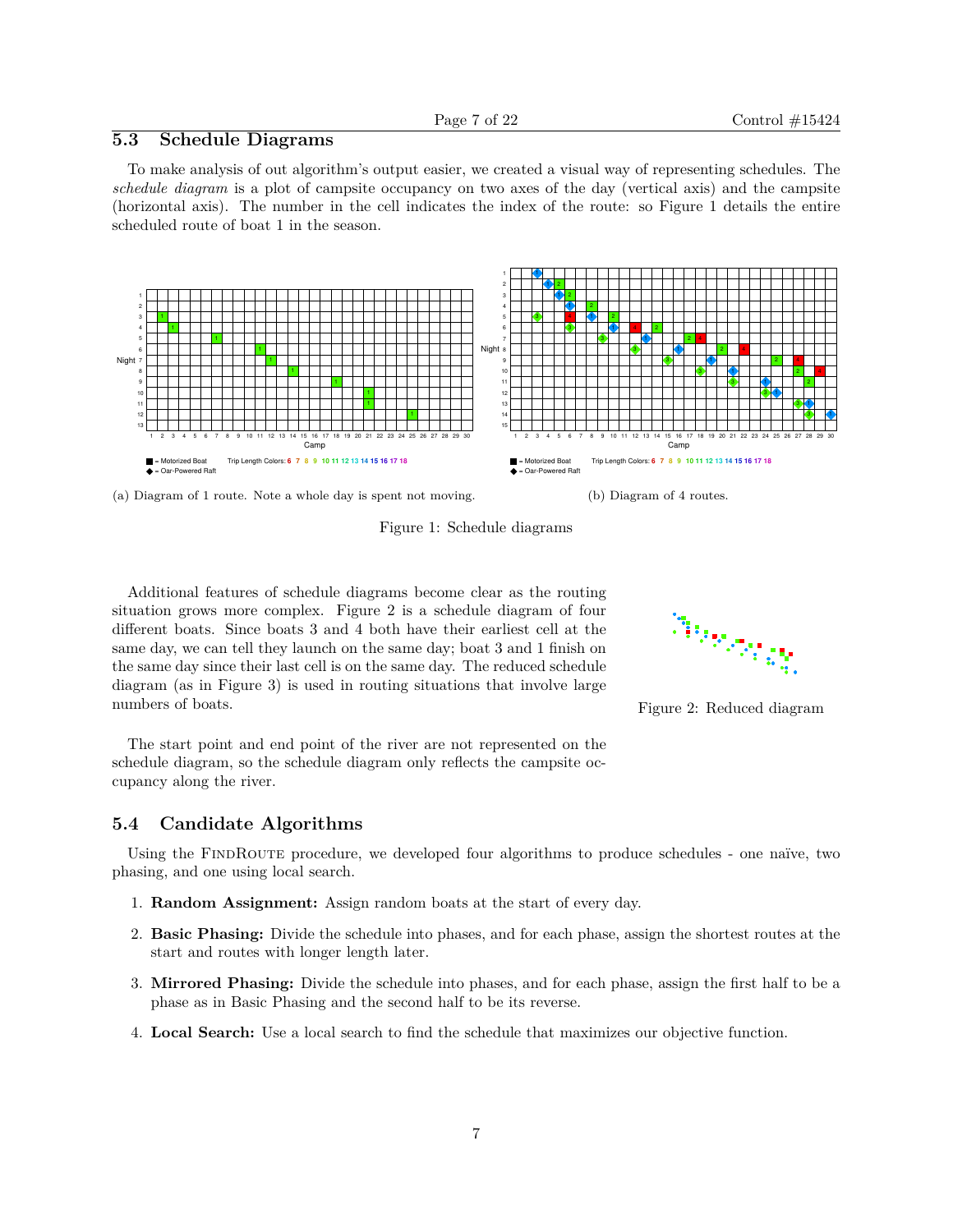

Figure 3: Examples of reduced scheduling diagrams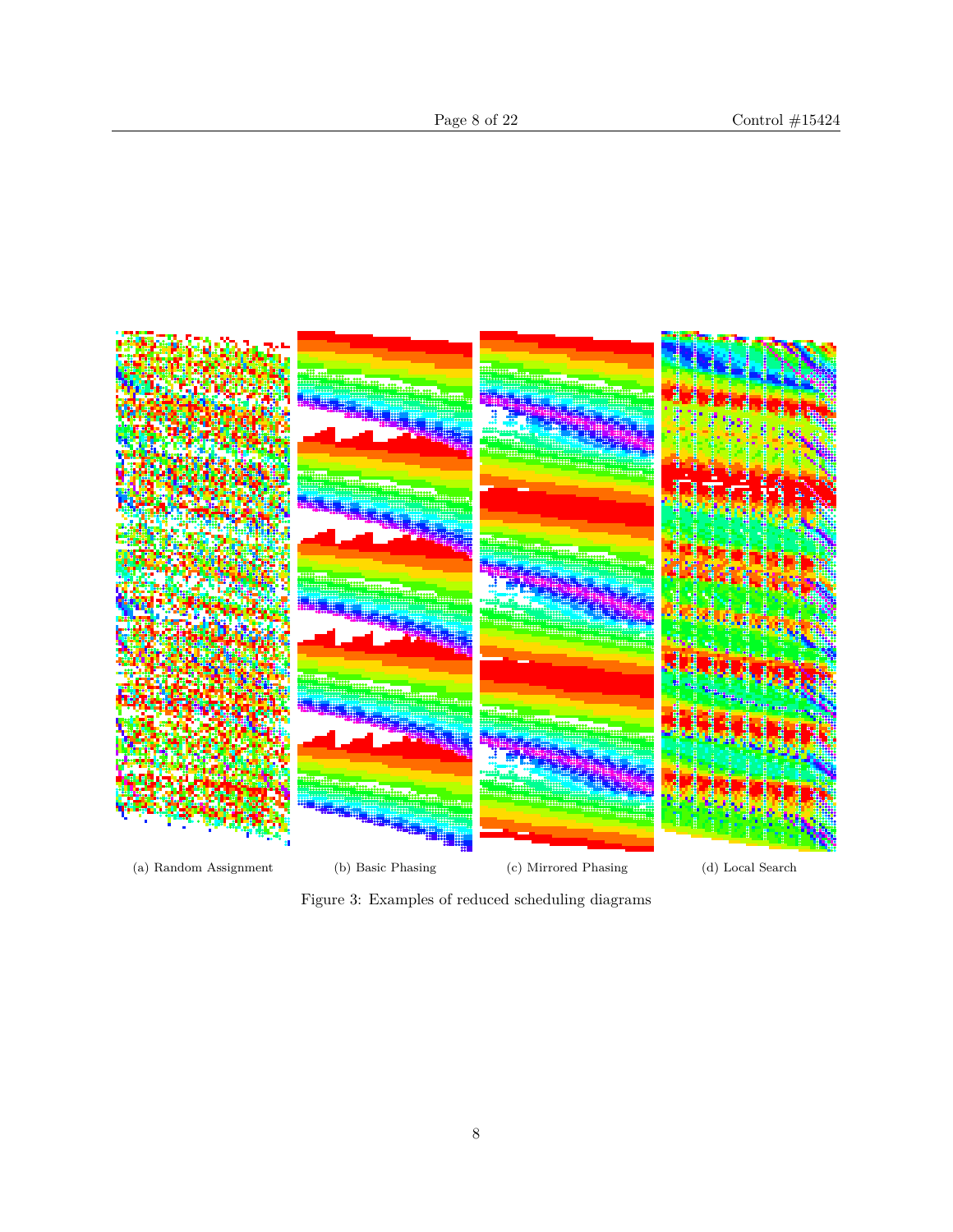#### **5.4.1 Random Assignment**

We begin with the simplest strategy: randomly planning trips at each day.

This naïve strategy serves as a control for the algorithms that follow. The algorithm works by generating a random raft and attempting to add it to the schedule:

- *Step 1* : Generate a raft of random propulsion and route length, with the random variables weighted so that the expectation closely follows that of the real world data described in section 4.
- *Step 2* : Iterate through days in the season, attempting to add the raft to the schedule at the earliest day possible.
- *Step 3* : If the raft cannot be scheduled at any day in the season, the algorithm terminates.

As shown in Figure 3a, this produces a chaotic schedule with a fairly large amount of white space, corresponding to unused camps.

#### **5.4.2 Basic Phasing**

The first phasing strategy is a basic attempt to improve upon Random Assignment. The principle behind the algorithm is to note that a schedule which is efficient in terms of camp usage has fewer white cells in its schedule diagram. To that end, we split the season into phases and attempt to schedule rafts in the most gradual order possible within each phase:

- *Step 1* : Generate a list of rafts of fixed size, where propulsion and route length preferences are as close as possible to the real-world data on rafting preferences. Sort the list by route length in either increasing or decreasing order (propulsion type is irrelevant).
- *Step 2* : Iterate through the list one raft at a time from top to bottom: for each raft in the list, iterate through the days to try to schedule the raft at the earliest day possible.
- *Step 3* : When the end of the list is reached, restart iteration at the top of the list. When a raft cannot be scheduled on the last day, the algorithm finishes.

As shown in figure 3b, the schedule does a good job of covering sites except in between phases, in which case there are many unused sites.

#### **5.4.3 Mirrored Phasing**

Notice that Basic Phasing has a built in regular period of inefficiency. After each run through the list of rafts, there is a key flaw in restarting the iteration at the top of the raft list. After all, the gradual shift in route length does effectively occupy the campsites near the middle of the season, but the abrupt shift from the longest route length raft to the shortest route length raft when iteration restarts is a cause of major inefficiency. By reducing that loss, Mirrored Phasing is an improvement on Basic. Mirrored Phasing takes the gradual approach strategy and applies it across the entire season, in order to minimize campsite vacancies. The only change from the Basic Phasing algorithm is at the third step: iteration is not restarted at the top of the list, but instead restarts from the bottom and iterates back up to the top. Once it has iterated back to the top, we repeat the whole cycle of top-bottom-top iteration until nothing more can be added to the schedule. As shown in figure 3c, this algorithm does a good job of producing a schedule that covers most of the campsites, although there still is white space in the transition from very slow schedules to faster ones.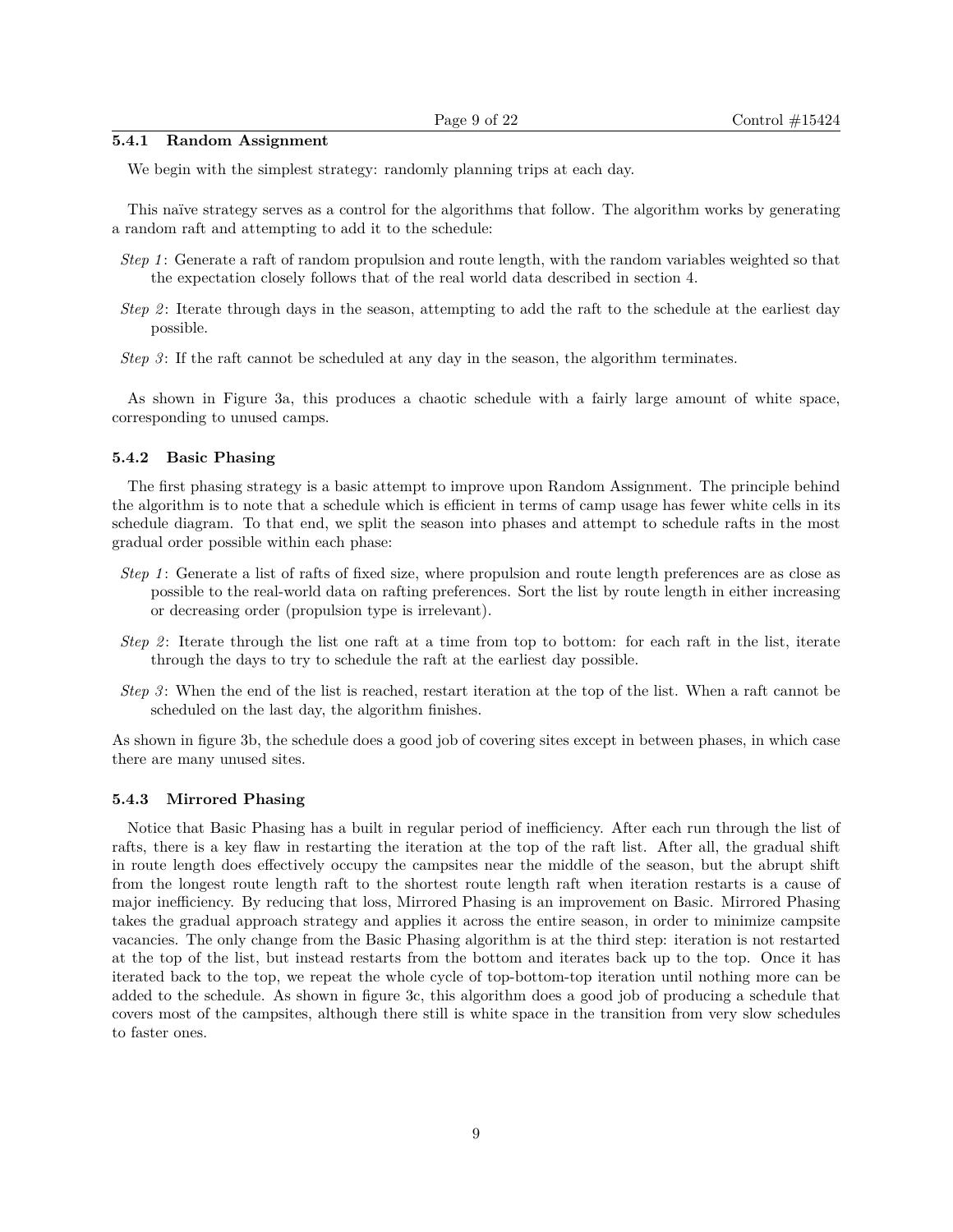#### **5.4.4 Local Search**

Local search is an effective technique in answering similar scheduling problems, including the famous traveling salesman problem.[2] The search uses an objective function to quantify how good the schedule is, and looks for an improvement by searching for a neighboring schedule, where neighboring is determined by defined modifications, i.e., heuristics. Since the output of the objective function should show how good the schedule is, we interpret our objectives (maximize boats and variety) as functions and combine them to create a single objective function.

We use the objective function  $F(s) = C(s)B(s)L(s)$ 

with the camp score  $C(s) = \lambda$ ,

the boat type score 
$$
B(s) = \exp\left(\frac{-\left(\frac{M}{R+M} - T\right)^2}{\alpha_1}\right)
$$
,  
and the length distribution score  $L(s) = \prod_{t=0}^{1} \prod_{l=6}^{18} \exp\left(\frac{-\left(\frac{r_{tl}}{r_t} - T_t(l)\right)^2}{\alpha_2}\right)$ ,

where we define

 $t = \text{raft type } (0 \text{ for motor raft}, 1 \text{ for oar raft})$ 

 $l =$  length of route in nights

 $r_{tl}$  = number of routes with raft type *t* and length *l* 

 $r_t = \sum_{l=6}^{18} r_{tl}$  = number of routes with raft type *t* 

 $T_t(l) = \text{target fraction of } r$  afts of type *t* with route length *l* 

 $\lambda$  = number of filled campsites over whole season

 $\alpha_1$ ,  $\alpha_2$  are constants determining how important the term is.

Note this function increases as the number of occupied campsites increases, and the distributions of boat types and trip lengths approaches the target values, so maximizing this will provide a good score of a schedule. As described in Section 4, we chose the target fraction of motor boats to be  $T = 0.8$  and the target fraction of motor boats with trip length *l* to be given by  $T_0(l) = \exp(-(l-6)/3)/\sum_{i=6}^{18} \exp(-(l-6)/3)$ based off real world data. We assumed the desirability of row boat trip lengths would follow the same distribution, but shifted since row boats must travel longer to cover the same distance, giving  $T_1(l)$  $\exp(-(l-10)/3)/\sum_{i=10}^{18} \exp(-(l-10)/3)$ . We chose to measure the distance from the current distribution to target distribution in  $B(S)$  and  $F(S)$  using Gaussian functions  $(\exp((x - \mu)/2\sigma^2))$  since it penalizing large deviations at an increasingly higher rate as the deviation increases. We set  $\alpha_1$  and  $\alpha_2$  to be 0.2 and 0.03 respectively after experimenting with various settings.

The local search algorithm starts with an empty schedule and then iteratively tries to improve it. Each iteration, it makes a psuedo-random modification to the old schedule to create a new one. If the new schedule scores higher than the old one according to the objective function, the modifications are kept. Otherwise, the modifications are discarded. After a predetermined number of iterations have passed, the resulting schedule is outputted. The procedure for modifying the schedule is as follows:

- 1. Chose an interval *I* of 25 consecutive nights at random from all the nights in the season.
- 2. Delete all routes in the interval (that is, all routes where the first night of camping is in *I*).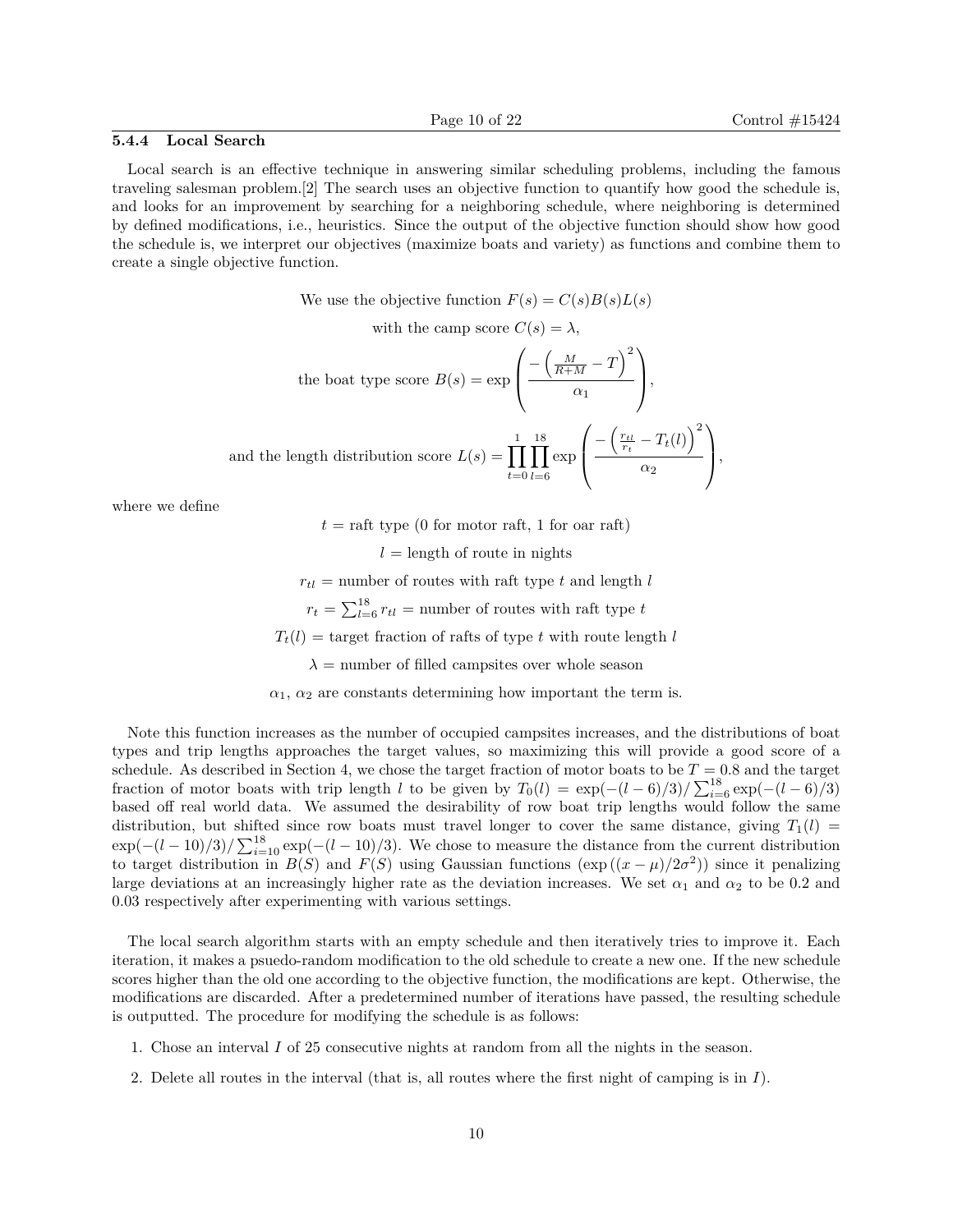- 3. Add *n* oar-powered raft routes to the interval. The number is dependent on the current ratio of motor boats to oar boats. If the ratio is lower than the target, a smaller number of routes is added, otherwise a larger number is added. The start date of each oar boat is chosen uniformly at random from the interval.
- 4. For every start night in the interval, keep adding a motor powered raft route with that start night until none exist.

Where the procedure for adding a boat given the boat type and start day is as follows:

- 1. Compute a preference order of possible length of the trip. Route lengths where the current fraction of routes of that length is far away from the target fraction have higher preference.
- 2. For all of the lengths in order of decreasing preference, use the FINDROUTE algorithm to see if adding a route of the given boat type, start night, and length is possible. If it is possible add the route and halt.

We chose to modify blocks of nights at a time because the scheduling of rafts first stopping on a single nights is highly dependent on the scheduling on the other nights near it. This means after a single route is deleted, it is unlikely to be replaceable by a different legal route since there will be a very small legal number of possible legal routes that can be added. Note that the local search is guided by the following heuristics:

- Row boats are added first. This is because row boats are more constrained in how they move (the maximum distance they can move each day is smaller), so adding them is more difficult. Thus they are added first where there are fewer other routes to get in the way. This helps improve *C*(*S*).
- The number of row boats added is dependent on the ratio of row boats to oars boats. This helps improve  $B(S)$ .
- The route lengths of added routes is dependent on the current distribution of route lengths. This helps improve  $L(S)$ .

A plot of the objective score and its components over the number of iterations the algorithm runs is shown on the next page (Figure 4). All components of the objective function increase as the number of iterations increases, showing that the search strategy was effective at finding states with higher scores. The rate of change in the scores decreases sharply as the number of iterations increases because as the schedule gets better, the chance that a pseudo-random modification will improve it decreases. Since the boat type score and length distribution score functions are not weighted as highly as the Camp Score function (a result of our choice of  $\alpha_1$  and  $\alpha_2$ ), they tend to fluctuate more as the number of iterations increase, although they also converge to a heigh value.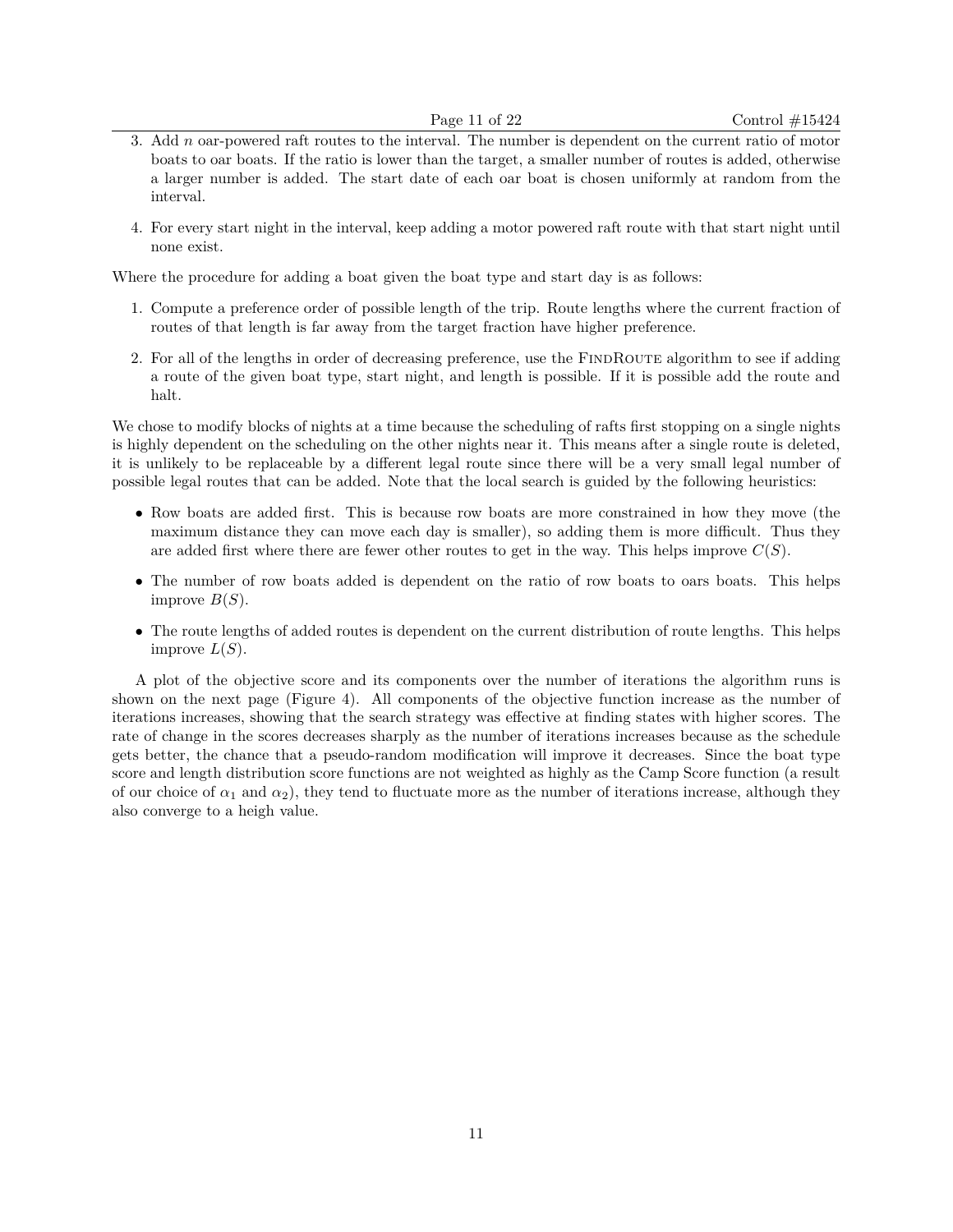

Figure 4: Objective function and component function performance for local searching algorithm

# **6 Algorithm Results**



Figure 5: Accessible camps in the season

When finding the capacity, it is useful to calculate the theoretical maximum throughput of the river given campsite occupancy. A perfect maximum capacity schedule would have all camps that can be reached filled everyday of the season. This would occur when the area of the colored region of the schedule diagram is maximized- when the first boat to finish starts at the beginning and has the shorted end day possible, the last boat to finish starts at the last day possible and ends at the last day, and the other boats occupy the space in between. The boat that most fits these first and last boats is the motorized type. So the colored region of the optimal schedule diagram covers  $\frac{\# of camps \cdot (225 miles)}{(8MPH \cdot 6 hours per day)}$  and the total area of a schedule diagram is (#*of camps*) · (180*days*): so the maximum boat throughput will have a total efficiency of . The lost 3% represents campsites that either too far from the start of the river to be reached in time for someone to camp there (i.e. a campsite near the end is unoccupied on the second night because boats don?t travel that quickly down the river) or that are too far from the ending of the river for there to be time to finish rafting the river in time for the end of the season (i.e. camping at the first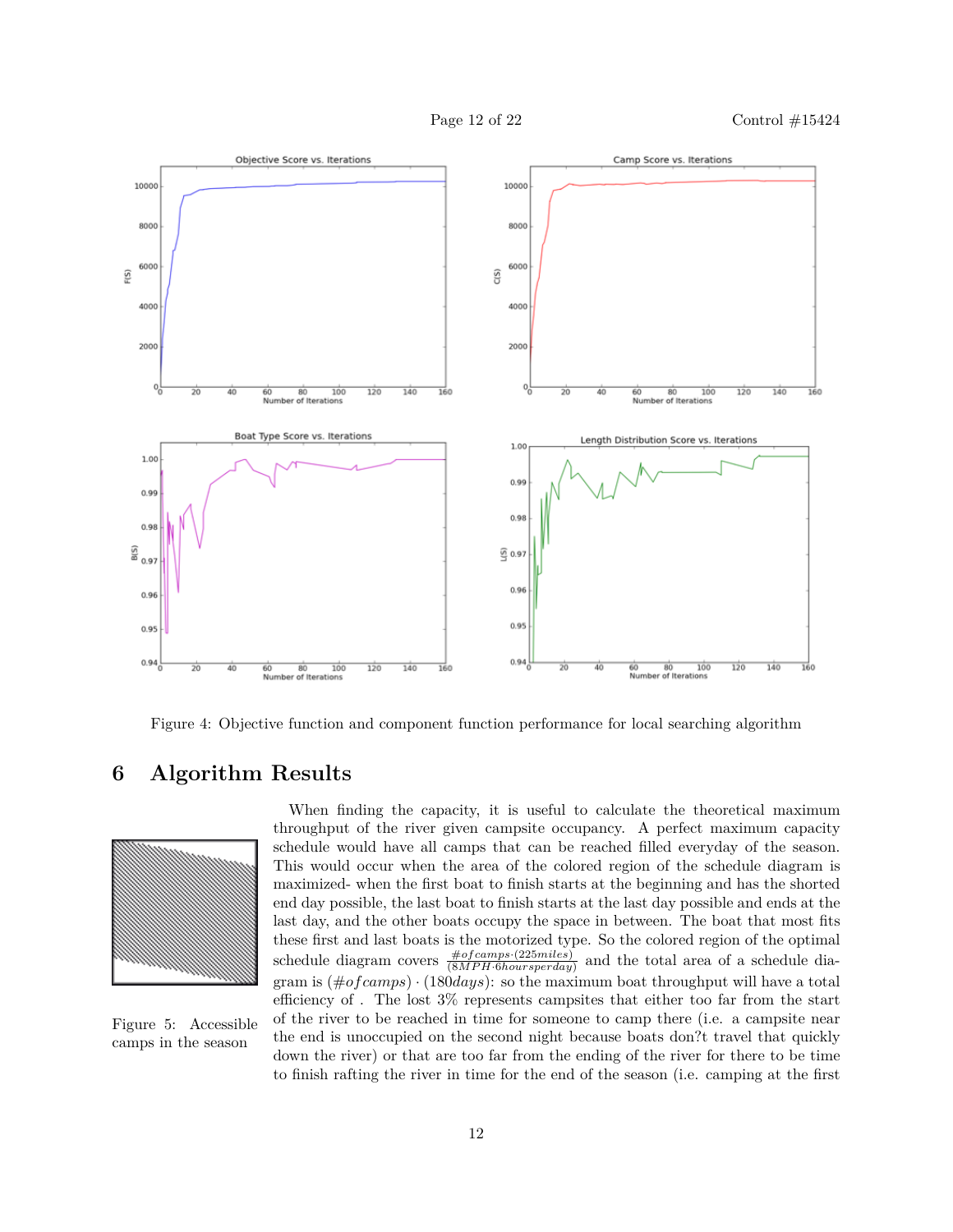| Page $13$ of $22$ |  |  |
|-------------------|--|--|

camp possible at the last day of the season is impossible).

With a 225 mile long river and *Y* campsites, we have prepared the following case studies based on real-world statistics on existing rafting locations[6], adapting the number of campsites to the 225 mile long situation. In all cases, the agency reports to us that there are currently *X* trips going down the river. Relevant concerns will be establishing a method of scheduling an optimal mix and figuring out how many more trips may be added while staying within our constraints.

### **6.1 Case Study: A Popular River**

Consider the case that the Big Long Riiver is reasonably popular and frequented. A 225 mile river of this type will have 60 campsites fairly uniformly distributed along its length.

#### **6.1.1 Random Assignment Scheduling results**



Figure 6: Results of Random Assignment on 60 camps: Boat usage and detail area of example schedule

*Objective function data*: *F(S)* = 7431.7, *C(S)* = 7543, *B(S)* = 1.000, *L(S)* = 0.985 *Campsite usage data*: 7543 out of 10800 campsites possible; occupancy over the season: 0.698.

*Qualitative Analysis:* The Random Assignment algorithm successfully achieves the variety criterion. It has a close match to the desired proportion of boat propulsion in addition to a good match for the duration variety. However, it does not do well at maximizing campsite or river usage. The detail area and the occupancy statistic suggest that the Random Assignment algorithm generates very poor schedules with respect to utilizing campsites effectively and sending more trips down the river. Lastly, the detail area illustrates that the Random Assignment also does not minimize contact with other boats. In our analysis, the Random Assignment algorithm is a good simulation of a system of "first come, first served" reservations, where patrons lock in a reservation for campsites without any central planning to improve efficiency.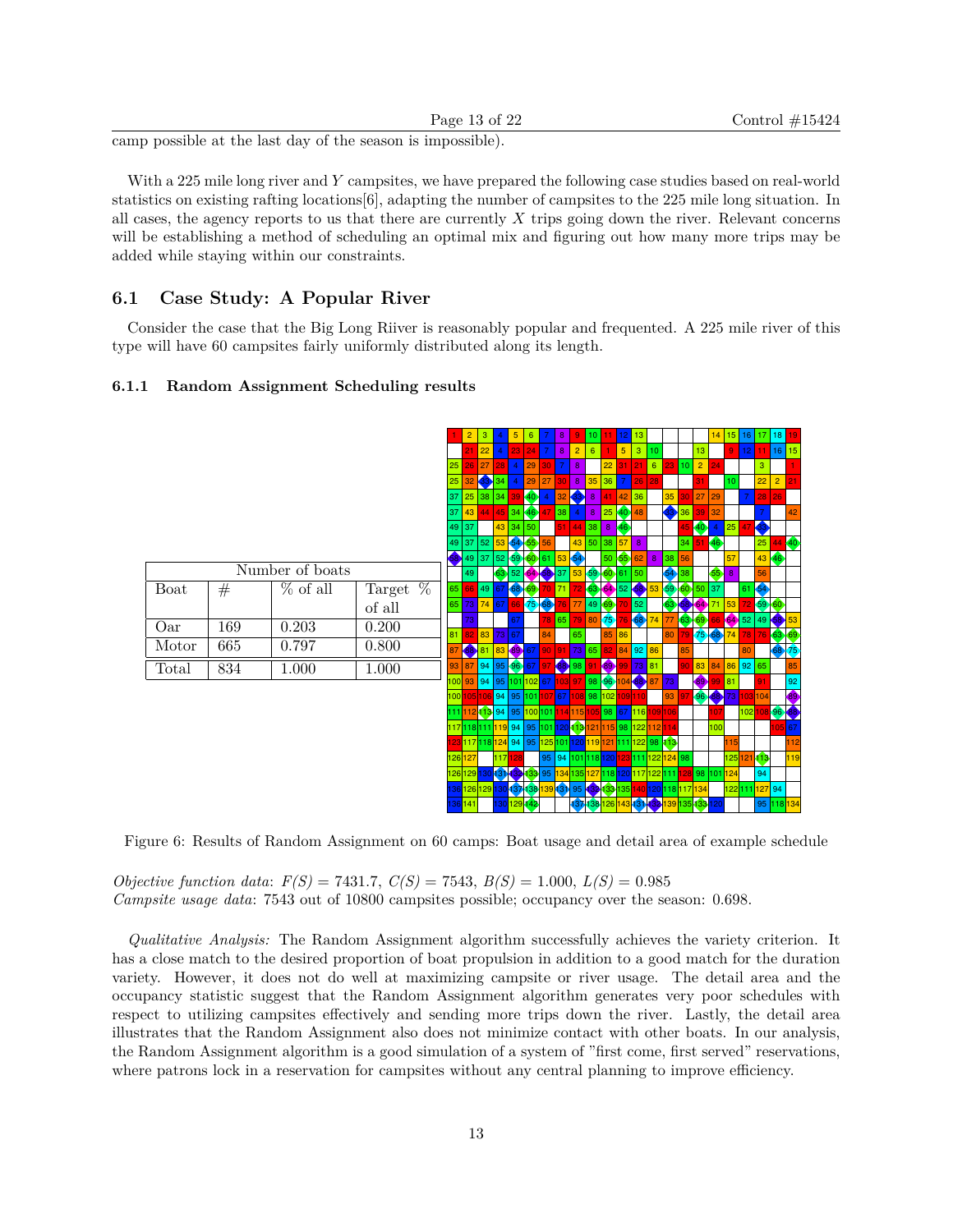# **6.1.2 Basic Phasing Scheduling results**



Figure 7: Results of Basic Phasing on 60 camps: Boat usage and detail area of example schedule

*Objective function data*: *F(S)* = 8838.7, *C(S)* = 8951, *B(S)* = 0.997, *L(S)* = 0.990 *Campsite usage data*: 8951 out of 10800 campsites possible; occupancy over the season: 0.829

*Qualitative Analysis:* The schedule generated from Basic Phasing performs worse when it comes to variety, in both propulsion and route length, but does a much better job of achieving increased campsite and river usage. The detail area illustrates the unused campsites: they occur exactly in the time window when the long trips end and the short trips begin again. Lastly, when it comes to minimizing boat interaction Basic Phasing does well. For example, look at the boats from range 124 to 133 in the detail area. They maintain their order between successive days, a marked improvement over the chaos of Random Assignment.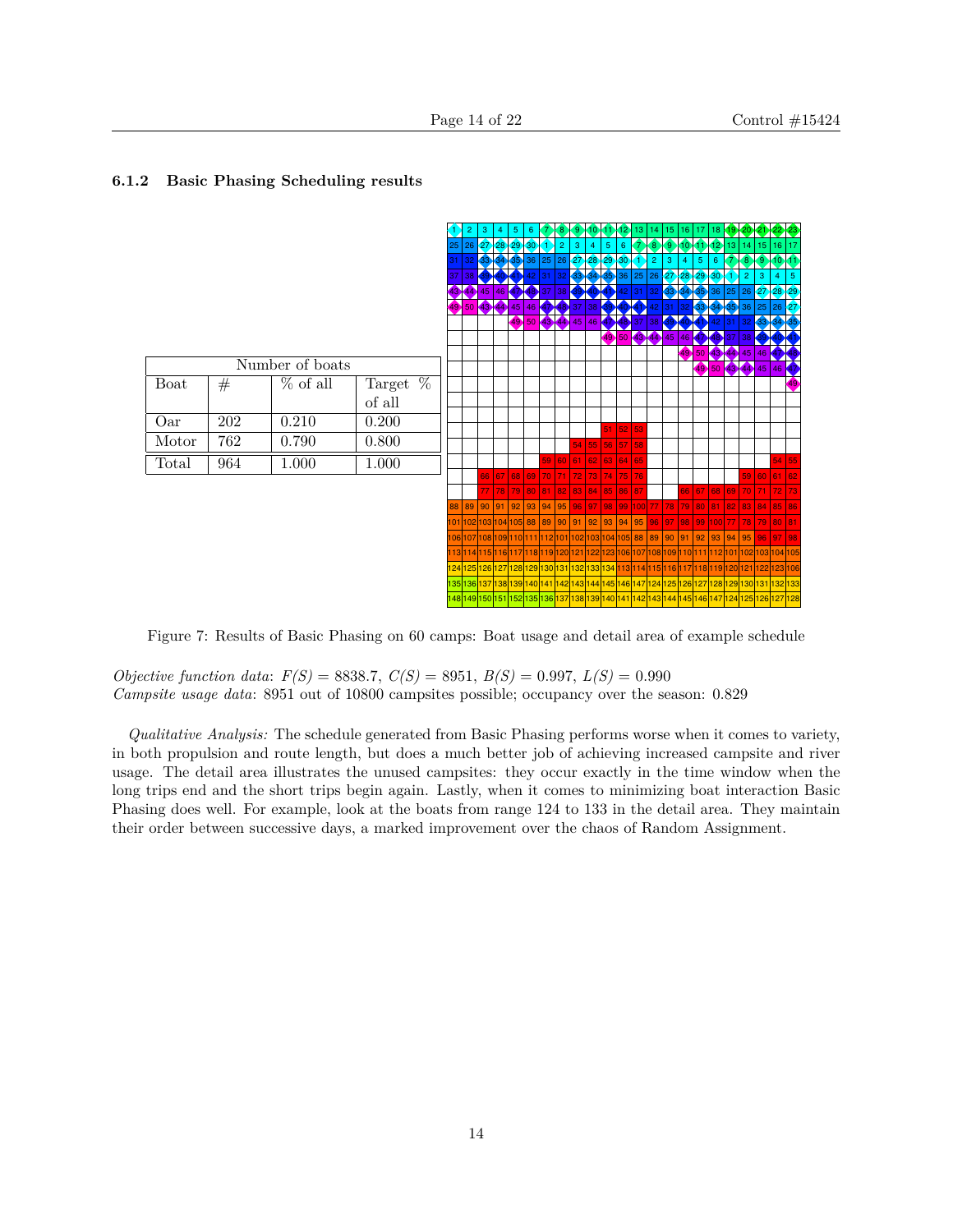

#### **6.1.3 Mirrored Phasing Scheduling results**

Figure 8: Results of Mirrored Phasing on 60 camps: Boat usage and detail area of example schedule

*Objective function data*: *F(S)* = 9859.2, *C(S)* = 9960, *B(S)* = 0.998, *L(S)* = 0.992 *Campsite usage data*: 9960 out of 10800 campsites possible; occupancy over the season: 0.922.

*Qualitative Analysis:* Mirrored Phasing achieves better variety over propulsion than Basic Phasing. It also schedules additional long routes than the other two, algorithms. The detail area shows how the gap between long routes no longer exists as it did in Basic Phasing: there are unused campsites, but it is a significantly better schedule with respect to maximizing campsite and river usage. Lastly, it offers the same advantages as Basic Phasing when it comes to minimizing boat interaction. The same orderly structure from Basic Phasing is observed.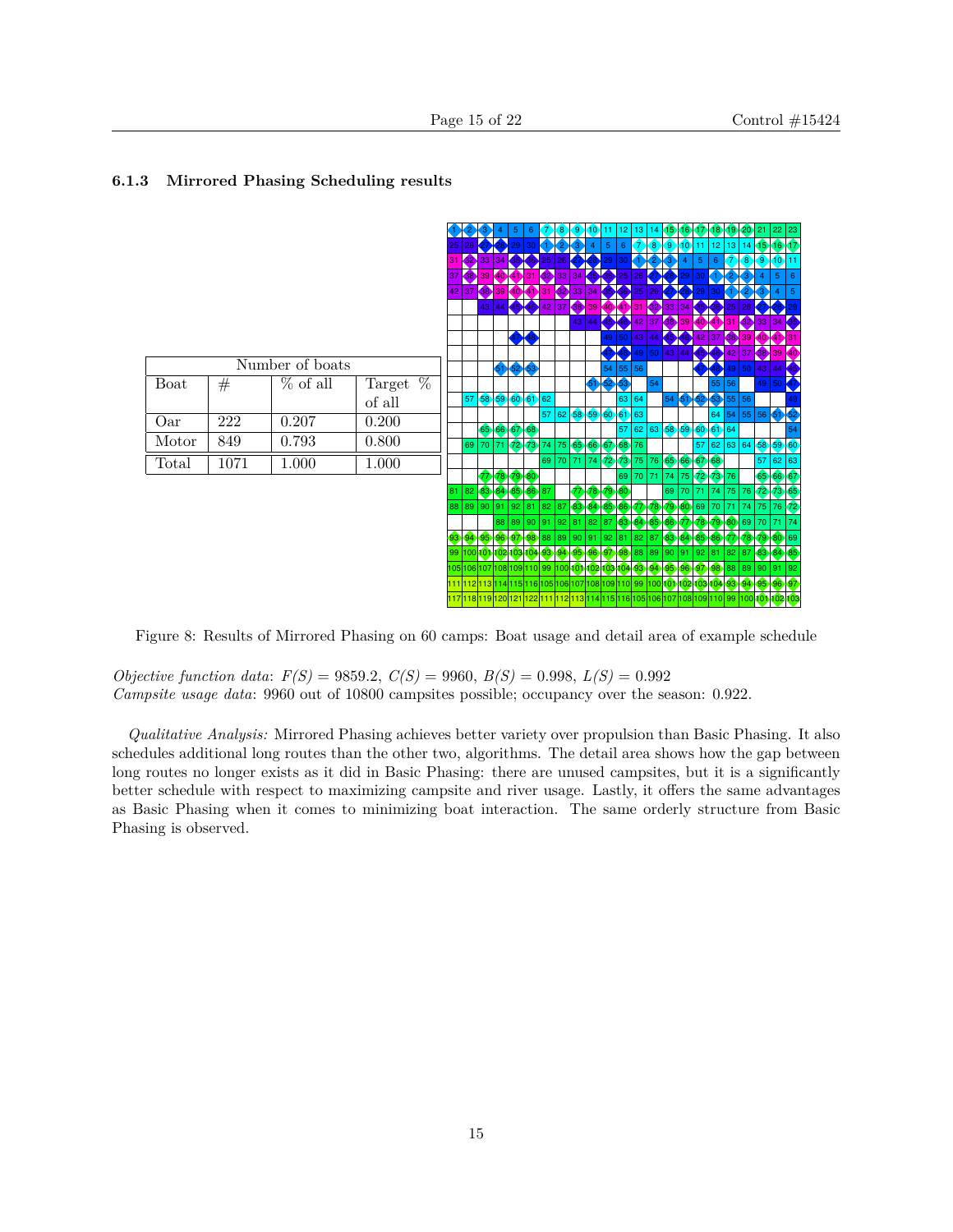### **6.1.4 Local Search Scheduling results**



Figure 9: Results of Local Search on 60 camps: Boat usage and detail area of example schedule

*Objective function data*: *F(S)* = 10309.1, *C(S)* = 10375, *B(S)* = 0.999, *L(S)* = 0.995 *Campsite usage data*: 10375 out of 10800 campsite occupancy over the season (0.961).

*Qualitative Analysis:* Right away in the detail area we see how local search has found a schedule with very little inefficiency. Refer to the reduced schedule diagrams in section 5.2: Candidate Diagrams; with local search campsite usage (and therefore possible additional trips down the river) is very high. For variation in propulsions and route lengths, local search outperforms both Mirrored and Basic Phasing, although it does not match Random Assignment in that regards. Local search, however, does not attempt to minimize boat interaction at all.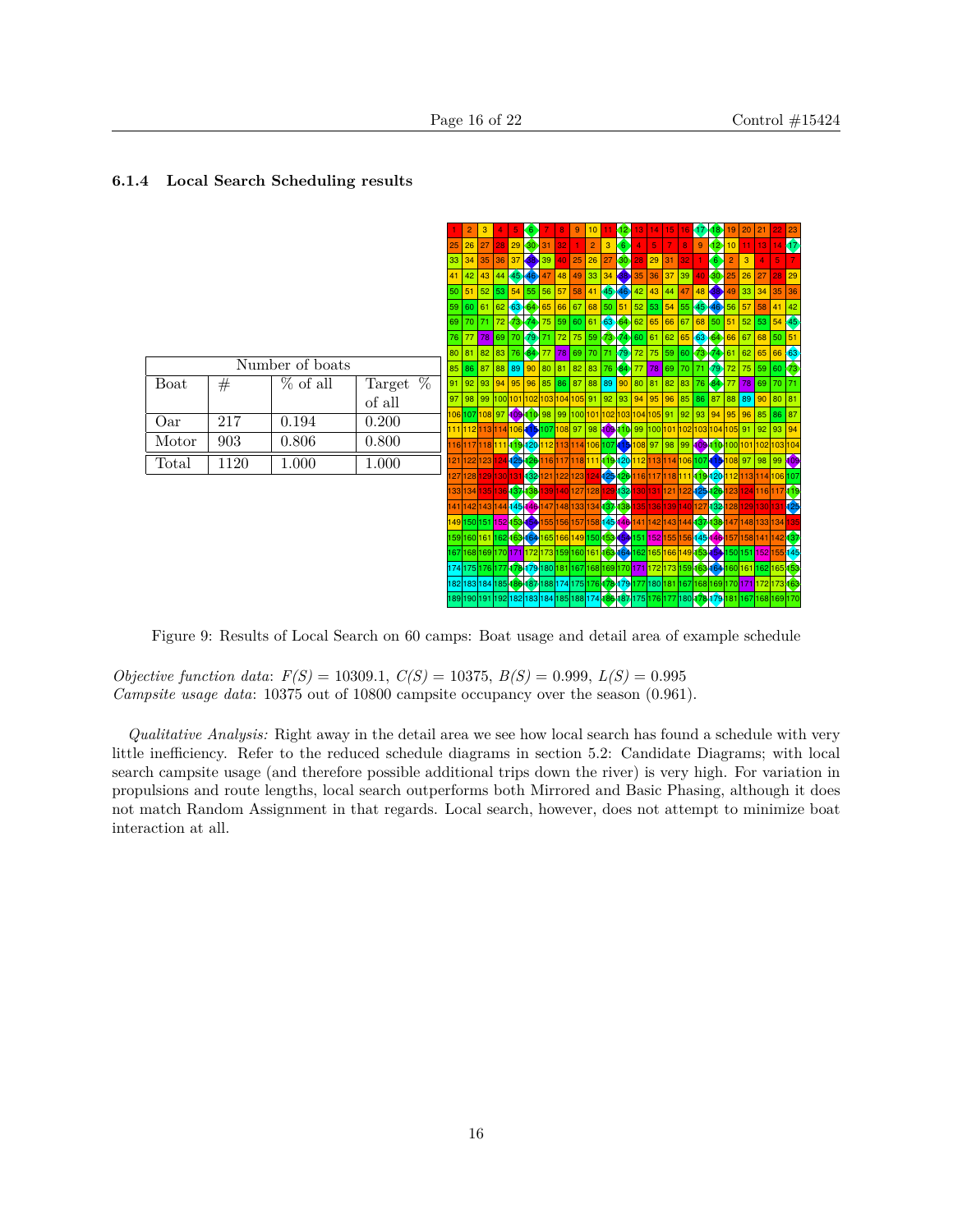### **6.2 Comparison of Algorithms**

These algorithm results can be compared, with the number of campsites and variance of distance between campsites varied. The normalized objective score (algorithm score) is the schedule's objective score over the theoretical maximum objective score.



Figure 10: Algorithm Comparisons

Because the number of campsites, *Y* , in the problem statement is not defined, we can investigate how the algorithms perform for various *Y* values. Testing for  $Y = 30$  (few camps),  $Y = 60$  (many camps), *Y*  $= 120$  (very many camps), it is clear the relative performance of all the algorithms with respect to each other is consistent throughout, and our local search algorithm outperforms the other three in all cases. The difference between local search and its nearest competitor, mirrored search, is around 4% to 6%. The shapes of the all but the random algorithm are similar in that  $Y = 60$  shows an improvement on  $Y = 30$ , but  $Y =$ 60 and  $Y = 120$  are about equal. While these algorithms seem to have plateaued in performance by  $Y =$ 120, it appears the random algorithm performance is still increasing. Still, local search seems to be the most effective and flexible for dealing with any number of campsites; whether campsites are added or removed, local search makes a nearly optimal schedule.

When Gaussian noise was added to the distance between camps, making the campsite distribution close to but not exactly uniform, our local search algorithm once again outperforms the others. The relative performance of the algorithms actually matches the findings above, but performance for the random and mirrored phasing decreases for increasing variance, while local search and basic search have more steady performance. This suggests our local search algorithm is more effective for realistic conditions such as variance in distances between campsites.

# **7 Conclusion**

#### **7.1 Summary of Results**

**Random Assignment:** Random Assignment is inefficient because it lacks foresight into future routes. This algorithm is not recommended and is presented as a control for the next three algorithms.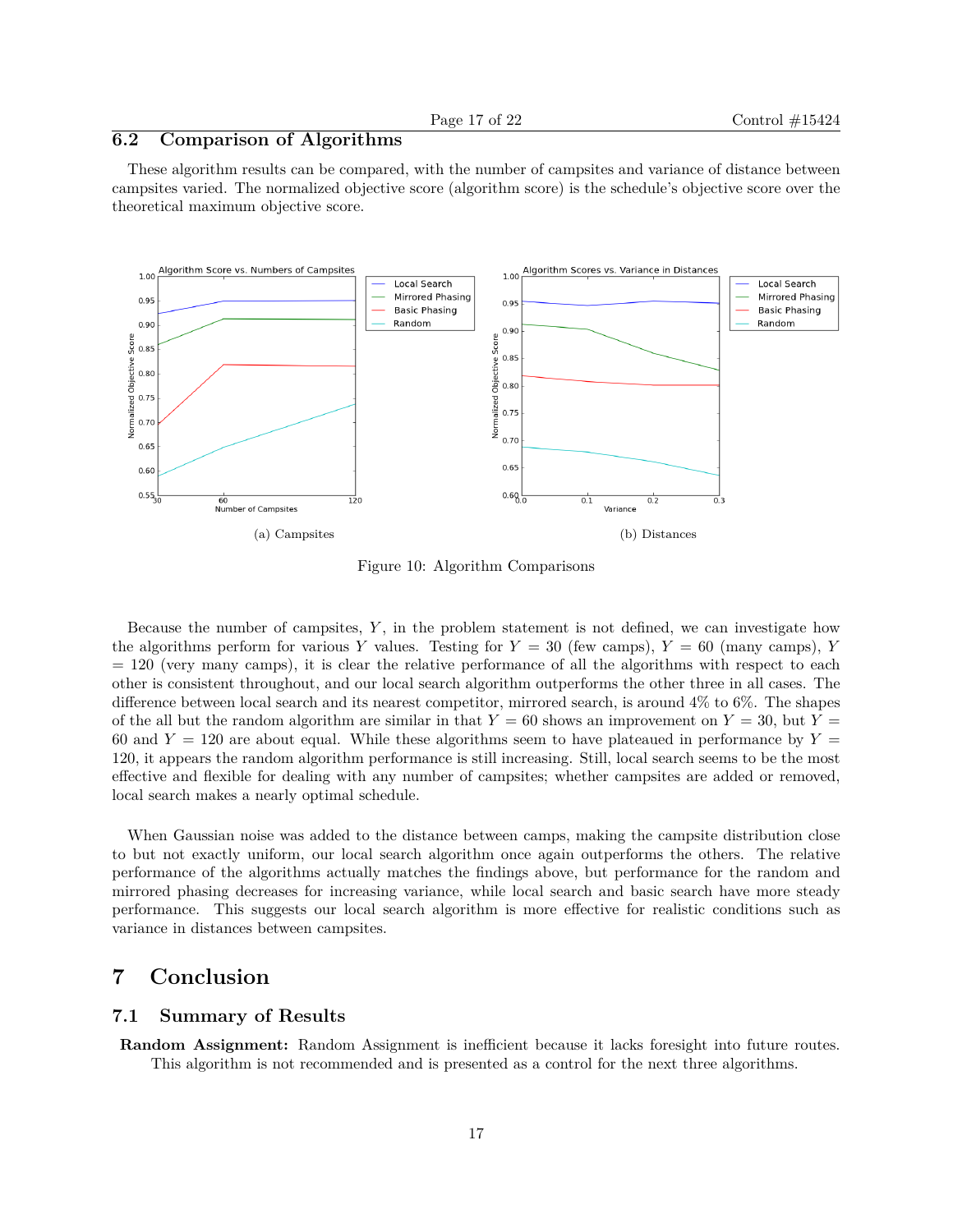- **Basic Phasing:** Basic Phasing serves as an improvement on Random Assignment, but our analysis above has shown that it is outperformed by Mirrored Phasing based on our objectives.
- **Mirrored Phasing:** Mirrored Phasing is a very successful scheduling algorithm by our measure and is only outperformed by Local Search in terms of campsite usage. An additional benefit of Mirrored Phasing is that the schedules it generates are simpler in that they could be created by hand and without access to computational resources.
- Local Search: Local Search offers the highest available efficiency on campsite usage, but requires computational resources and may not minimize boat interactions.

Local Search is the recommended algorithm because it is robust and achieves increased trips that utilize campsite resources in the best way possible. Mirrored Phasing is a feasible option for rafting companies that prioritize interaction between boats over meeting increased demand.

#### **7.2 Strengths and Weaknesses**

The model has the following strengths and weaknesses:

#### **Strengths**

- 1. The percent of used campsites over the whole season is near the theoretical maximum.
- 2. There is a good mix of motorized and oar boats and of trip lengths between 6 and 18; the distributions closely follow those found in real rafting companies.
- 3. These results hold as *Y* , the number of campsites on the river changes.
- 4. These results hold when the distance between adjacent campsites has a fairly high degree of variance.
- 5. The algorithm used to generate schedules is very generalizable. The desired distribution of row boats vs motor boats, desired distribution of trip lengths, and importance of matching those distributions can be changed and the algorithm will produce a schedule matching those criteria.

#### **Weaknesses**

- 1. The schedule is complicated and does not follow a well defined pattern, which may make it difficult to administer and confusing for people trying to choose a route. In contrast, the basic phasing and mirrored phasing algorithms produce a more well organized schedule.
- 2. Boats pass each other with fairly high frequency. In contrast, the schedules produce by the basic phasing and mirrored phasing algorithms have almost no boat crossings since most boats on the river at the same time have the same speed

#### **7.3 Improving the Model**

While the algorithmic approach offers robustness when it comes to campsite number and river distance, it is built upon some nontrivial constraints that offer room for improvement:

- **Adding in boat interaction to the objective function:** At present our analysis of boat interaction relies on the visual presentation of the schedule diagram. A scoring method for boat interaction would allow comparison between algorithms on a more quantitative level.
- **Allowing a group to camp for more than 2 nights in a row:** Allowing for groups to stay in the same place for many days would allow other boats to pass groups without adding to boat interaction.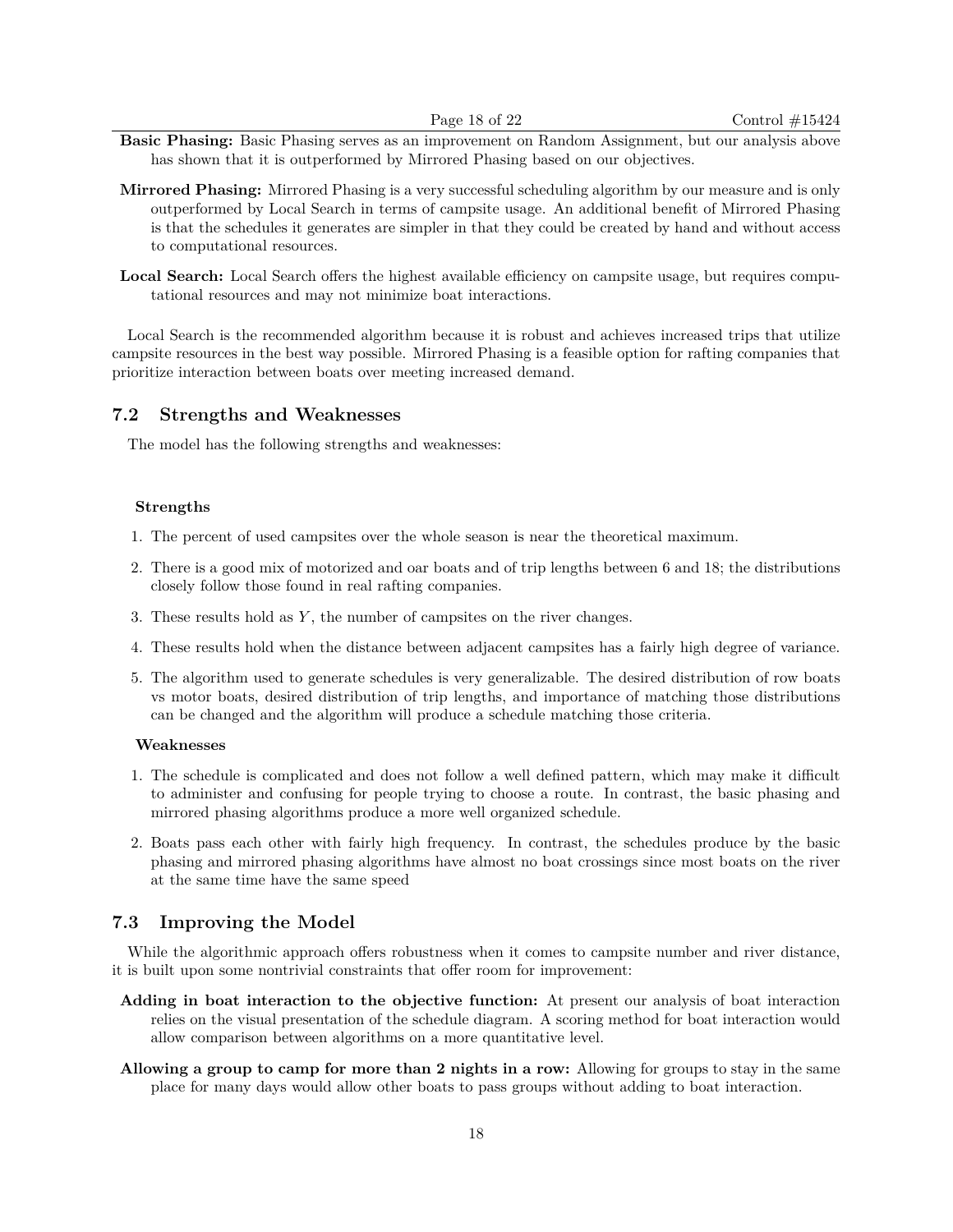**Allowing multiple groups to share the same camp:** While it is undesirable in the interests of preserving the experience of Big Long River, if demand for rafting trips grows then it may be necessary to allow, but discourage, the practice of sharing a camp. Our model can be extended by modifying the objective function so that campsites can be shared but at a very large penalty.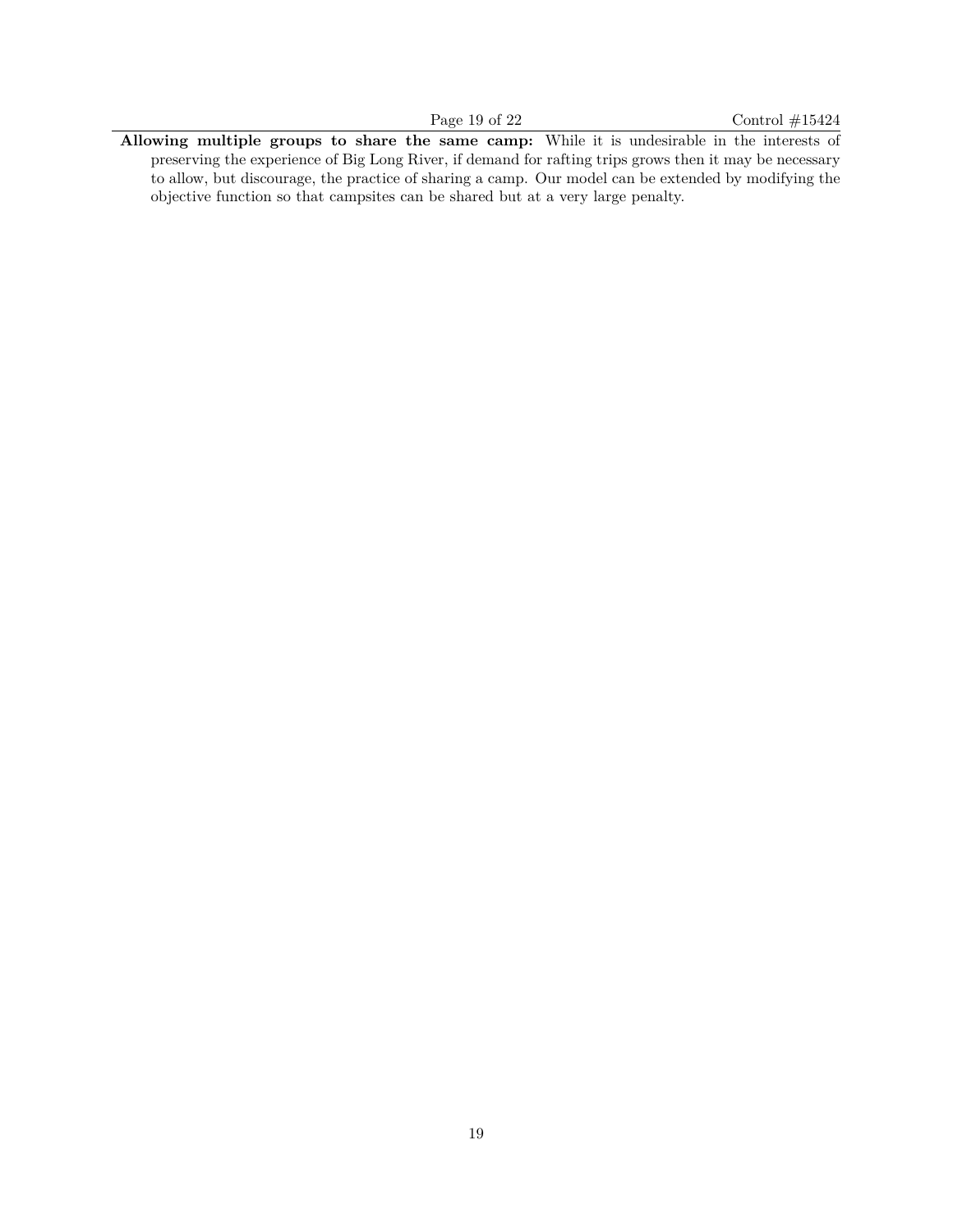| Route length | Oars scheduled | Oars desired | Motors scheduled | Motors desired |
|--------------|----------------|--------------|------------------|----------------|
| 6            | N/A            | N/A          | 188 (0.283)      | 0.287          |
| 7            | N/A            | N/A          | 139(0.209)       | 0.206          |
| 8            | N/A            | N/A          | 110(0.165)       | 0.147          |
| 9            | N/A            | N/A          | 71(0.107)        | 0.106          |
| 10           | 52(0.308)      | 0.298        | 48 (0.072)       | 0.076          |
| 11           | 34(0.201)      | 0.214        | 27(0.041)        | 0.054          |
| 12           | 23(0.136)      | 0.153        | 28(0.042)        | 0.039          |
| 13           | 25(0.148)      | 0.110        | 21(0.032)        | 0.028          |
| 14           | 13(0.077)      | 0.079        | 11(0.017)        | 0.020          |
| 15           | 9(0.053)       | 0.056        | 7(0.011)         | 0.014          |
| 16           | 6(0.036)       | 0.040        | 9(0.014)         | 0.010          |
| 17           | 6(0.036)       | 0.029        | 2(0.003)         | 0.007          |
| 18           | (0.006)        | 0.021        | 4(0.006)         | 0.005          |

# **8 Appendix: Data Tables**

Table 1: Random Assignment Route Length Distribution

| Route length | Oars scheduled | Oars desired | Motors scheduled | Motors desired |
|--------------|----------------|--------------|------------------|----------------|
| 6            | N/A            | N/A          | 210(0.276)       | 0.287          |
|              | N/A            | N/A          | 155(0.203)       | 0.206          |
| 8            | N/A            | N/A          | 110(0.144)       | 0.147          |
| 9            | N/A            | N/A          | 80 (0.105)       | 0.106          |
| 10           | 55(0.272)      | 0.298        | 60(0.079)        | 0.076          |
| 11           | 40(0.198)      | 0.214        | 40(0.052)        | 0.054          |
| 12           | 30(0.149)      | 0.153        | 30(0.039)        | 0.039          |
| 13           | 25(0.124)      | 0.110        | 25(0.033)        | 0.028          |
| 14           | 15(0.074)      | 0.079        | 15(0.020)        | 0.020          |
| 15           | 15(0.074)      | 0.056        | 15(0.020)        | 0.014          |
| 16           | 10(0.050)      | 0.040        | 10(0.013)        | 0.010          |
| 17           | 8(0.040)       | 0.029        | 8(0.010)         | 0.007          |
| 18           | 4(0.020)       | 0.021        | 4(0.005)         | 0.005          |

Table 2: Basic Phasing Route Length Distribution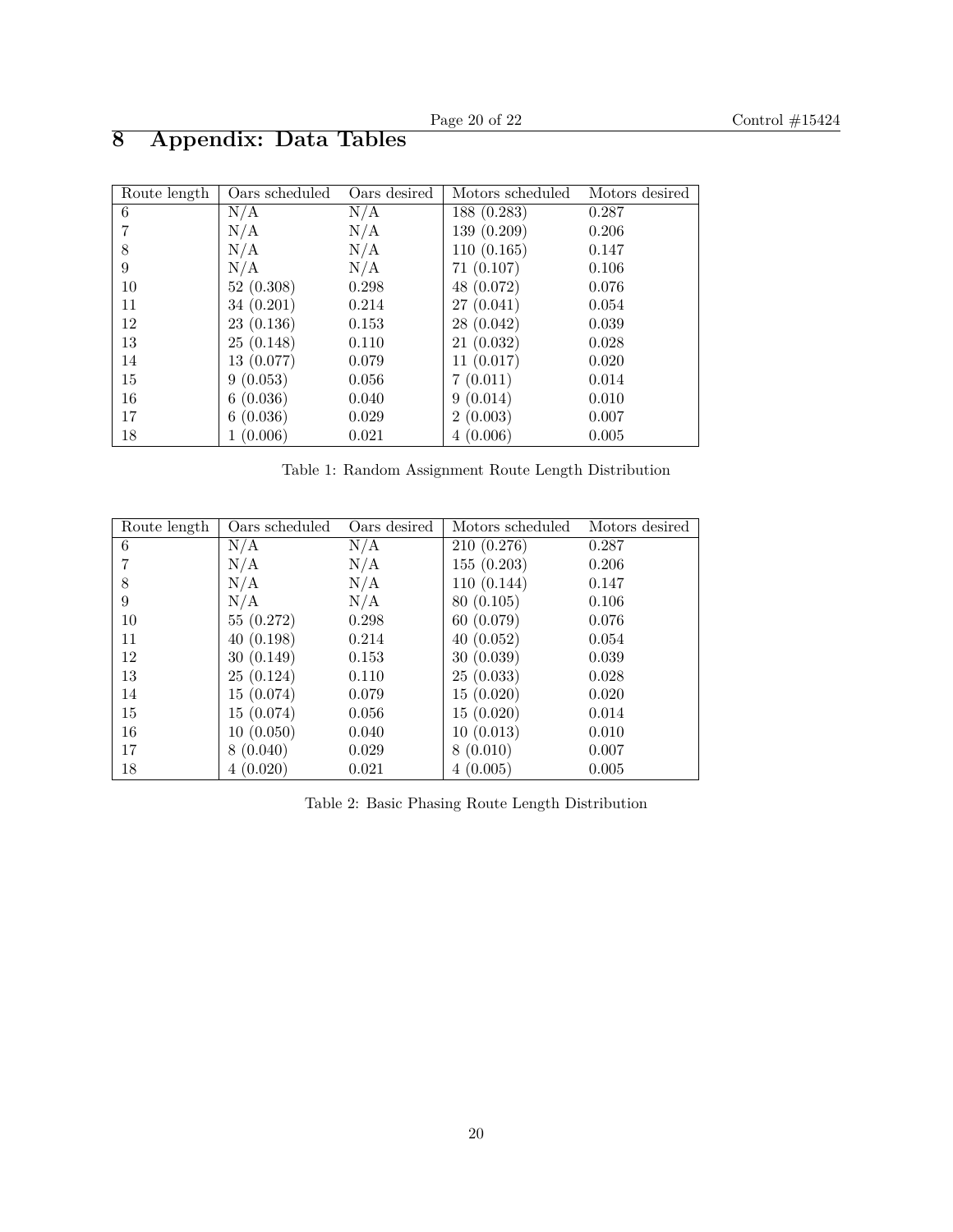| Control $\#15424$ |  |
|-------------------|--|
|                   |  |

|              | Page 21 of $22$ |              |                  |                |
|--------------|-----------------|--------------|------------------|----------------|
| Route length | Oars scheduled  | Oars desired | Motors scheduled | Motors desired |
| 6            | N/A             | N/A          | 225(0.265)       | 0.287          |
|              | N/A             | N/A          | 174(.0.205)      | 0.206          |
| 8            | N/A             | N/A          | 126(0.148)       | 0.147          |
| 9            | N/A             | N/A          | 90(0.106)        | 0.106          |
| 10           | 60(0.270)       | 0.298        | 66 (0.078)       | 0.076          |
| 11           | 48(0.216)       | 0.214        | 48 (0.057)       | 0.054          |
| 12           | 36(0.162)       | 0.153        | 36(0.042)        | 0.039          |
| 13           | 24(0.108)       | 0.110        | 24 (0.028)       | 0.028          |
| 14           | 18(0.081)       | 0.079        | 18(0.021)        | 0.020          |
| 15           | 12(0.054)       | 0.056        | 12(0.014)        | 0.014          |
| 16           | 12(0.054)       | 0.040        | 12(0.014)        | 0.010          |
| 17           | 6(0.027)        | 0.029        | 12(0.014)        | 0.007          |
| 18           | 6(0.027)        | 0.021        | 6(0.007)         | 0.005          |

Table 3: Mirrored Phasing Route Length Distribution

| Route length | Oars scheduled | Oars desired | Motors scheduled | Motors desired |
|--------------|----------------|--------------|------------------|----------------|
| 6            | N/A            | N/A          | 238 (0.264)      | 0.287          |
|              | N/A            | N/A          | 180 (0.199)      | 0.206          |
| 8            | N/A            | N/A          | 131(0.145)       | 0.147          |
| 9            | N/A            | N/A          | 93(0.103)        | 0.106          |
| 10           | 66 (0.304)     | 0.298        | 80 (0.089)       | 0.076          |
| 11           | 46(0.212)      | 0.214        | 50(0.055)        | 0.054          |
| 12           | 33(0.152)      | 0.153        | 34 (0.038)       | 0.039          |
| 13           | 23(0.106)      | 0.110        | 29(0.032)        | 0.028          |
| 14           | 17(0.078)      | 0.079        | 18(0.020)        | 0.020          |
| 15           | 12(0.055)      | 0.056        | 18(0.020)        | 0.014          |
| 16           | 9(0.041)       | 0.040        | 19(0.021)        | 0.010          |
| 17           | 6(0.028)       | 0.029        | 8(0.009)         | 0.007          |
| 18           | 5(0.023)       | 0.021        | 5(0.006)         | 0.005          |

Table 4: Local Search Route Length Distribution

# **References**

- [1] Conway, R.; Maxwell, W.; Miller, L. *Theory of Scheduling*: Addison-Wesley Publishing Company. 1967.
- [2] Pinedo, M. *Scheduling: Theory, Algorithms, and Systems*. 3rd Edition. Springer. New York, NY. 2007.
- [3] Baker, K.; Trietsch, D. *Principles of Sequencing and Scheduling*. John Wiley & Sons. Hoboken, NJ. 2009.
- [4] Chretienne, P.; Coffman, E.; Lenstra, J.; Liu, Z. *Scheduling Theory and its Applications*. John Wiley & Sons. Chichester, West Sussex. 1995.
- [5] Raft Arizona. 2012. Arizona River Runners. Feb. 10, 2012. *<*http://www.raftarizona.com/ratesdates/default.asp*>*.
- [6] White Water Campsites. Hansen, Will. 2009. White Water Campsites. Feb. 12, 2012. *<*http://www.whitewatercampsites.com/*>*.